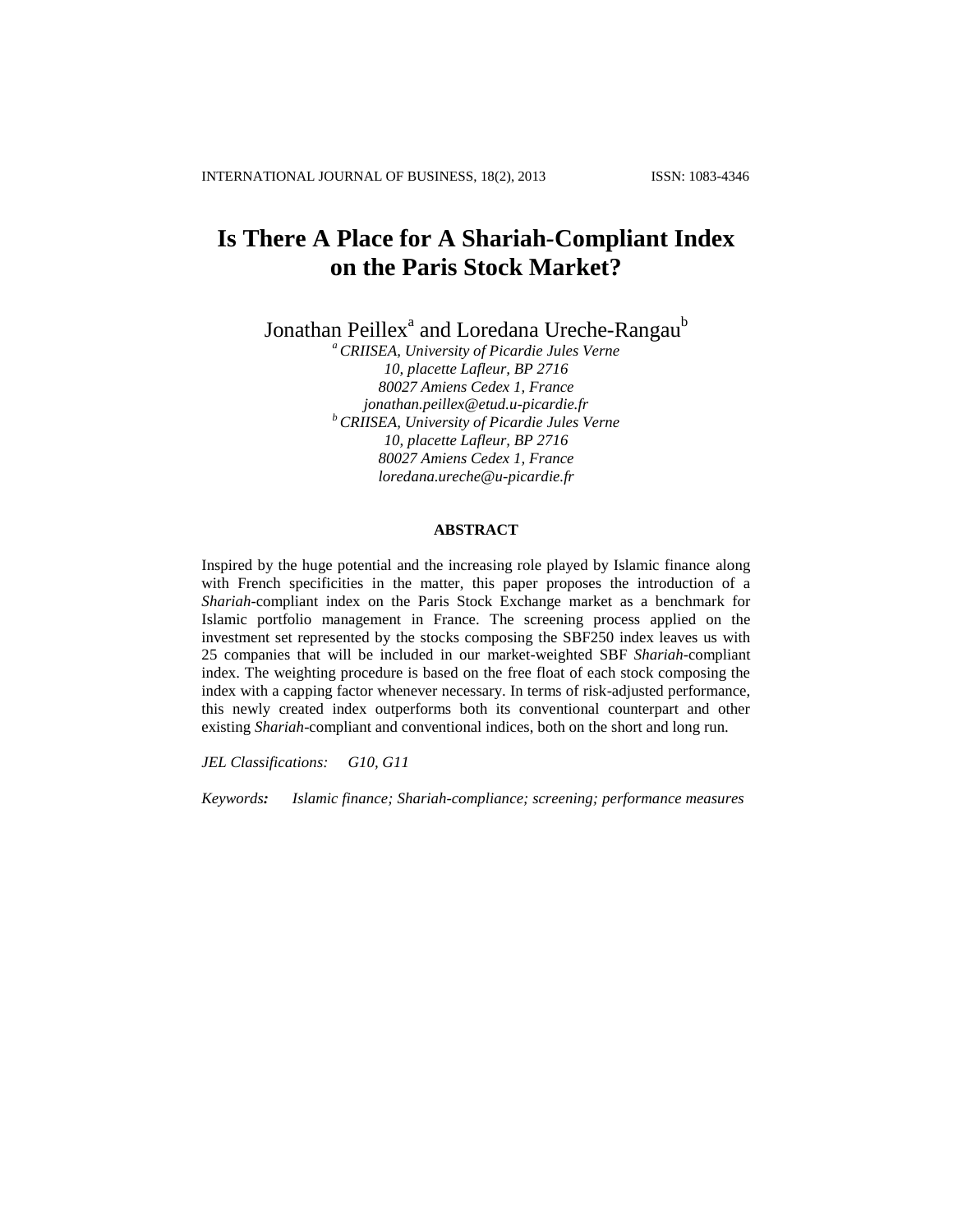# **I. INTRODUCTION**

In the aftermath of the WTC attacks on September 11, 2001, capital repatriation combined with a significant rise in oil prices contributed to a massive capital accumulation in the Gulf region. This huge amount of financial liquidities, estimated at around 5 trillion dollars (Soustras, 2008; Bouslama, 2009) represents a very promising financing and investment potential, which partly explains the outgrowing interest in what is now commonly called "Islamic finance", especially in developed countries. The French financial market cannot afford being left aside in this field.

Following the "*Shariah*" rules that govern the Muslim economic, social and legal transactions, Islamic finance is built up on five pillars. The use of interest rates (*Riba*) is prohibited; speculative behaviour (*Maysir*), uncertainty regarding the characteristics of the contract (*Gharar*) as well as specific activities<sup>1</sup> (*Haram*) are banned. Moreover, the distribution of profits and losses is encouraged and so is the asset-backing. Based on these rules, a significant number of Islamic mutual funds and stock market indices were introduced over the last decade as an answer to the investment potential and portfolio diversification needs of wealthy Muslim investors<sup>2</sup>.

The first Islamic mutual fund was created in 1968 in Malaysia. However, it is only in the 1990s that the investment in such funds was authorized by the Islamic case law. Since then, the number and amounts of assets under management (AuM) of such funds tremendously expanded; as such, from nine funds in 1996 with a total amount of AuM equal to 800 million dollars, one could count 130 funds in 2006 for a total of 7 billion of AuM. In March 2010, more than 350 Islamic equity funds were recorded worldwide with more than 25 billion dollars of AuM. Besides the reasons already mentioned, the different financial scandals and crisis (Internet bubble, subprimes) experienced by the more traditional/well known financial practices as well as the presence of a large and expanding Muslim population (more than one billion) and the emergence of a Muslim middle class especially in India and Pakistan, can explain the increasing interest in these funds. In the same line, the Dow Jones Islamic family of indices (DJIM) created in 1999 that includes today more than seventy indices differentiated by companies' size, sector or geographic position, the FTSE Shariah Equity Index or the S&P Shariah Indices introduced in 2006 also show the growing potential of this new form of financial investment. There is no such an index on the Paris Euronext stock market.

For France, one major reason for playing an active role in the Islamic finance development comes from the importance of its Muslim community: with more than 6 million French citizens belonging to it, accounting for almost 10% of its total population, the French Muslim community is nowadays the most important in Europe. Contributing to the implementation and development of an Islamic finance investment policy may thus present a strong symbolic content. However, the financial implications of such a policy are not negligible: despite a certain delay in promoting these new financial practices, the simulation implemented by Pastré and Jouini (2009) shows that the Paris Stock Exchange market has the ability of attracting potentially up to 100 billion dollars until 2020 on the basis of a real market openness and an active communication policy. Henceforth, the creation of a French Islamic stock market index in Paris could enforce its competitiveness in the matter.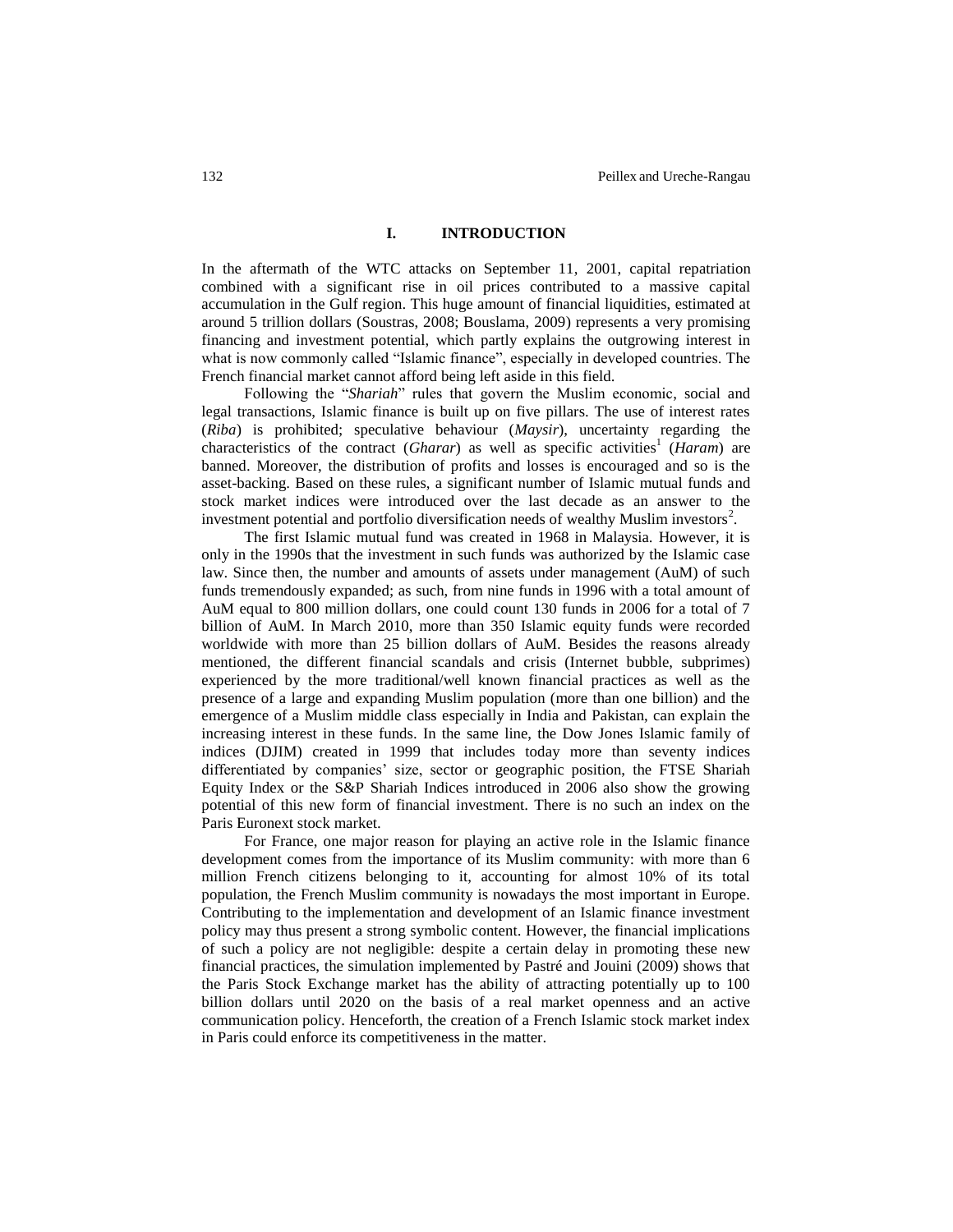This paper explores the methodological issues behind the introduction of such an index in terms of stock eligibility criteria and their impact on the available investment set as well as in terms of index computation. Moreover, we also propose a comparison between the risk-adjusted performance of a *Shariah*-compliant index that we create with already existing comparable Islamic stock indices such as the S&P 500 *Shariah* Index and the S&P Europe 350 *Shariah* Index.

The balance of the paper is as follows. The next section provides a brief literature review of the Islamic finance investment and its financial characteristics. The third section presents the methodology we used to build up our index and measure its risk-adjustment performance along with our data. Section four summarizes our empirical evidence while the last section concludes and provides some further potential developments.

# **II. BRIEF LITERATURE REVIEW**

Islamic finance can be considered as a particular form of ethical finance, which uses negative screening on investments to exclude specific industries or companies. Moral and social principles thus guide the stock selection and portfolio management practices (Cowton, 1994). However, unlike other forms of ethical finance such as socially responsible investments and other religious funds, Islamic finance strictly follows the *Shariah* principles enumerated above.

As a form of "constrained" finance, the performance of *Shariah* compliant investments can therefore be a part of a much broader debate that has animated the financial literature since the early works of Hall (1986) and Temper (1991). The financial orthodoxy advocated by their approach argues that the reduction of the investment set would translate into a null, or even negative effect on total returns, volatility and diversification potential of a portfolio. Hence, a whole strand of literature emerged over the past years in order to empirically check the risk-return characteristics of Islamic funds and indices.

As such, Elfakhani *et al.* (2005) measured the performance of a sample composed by 46 Islamic funds between 1997 and 2002 and found evidence that there were no statistically significant differences between these funds and their related benchmark indices. Meanwhile, the Islamic funds in their sample started recording better performances when their managers got more experienced. Hence, the diversification weaknesses characterising *Shariah* compliant funds could be explained both by a lack of transparency and a lack of management background. Using a sample of 59 Islamic equity funds (mostly Malaysian) over a time period stretching from 2001 to 2006, Hayat (2006) showed that, on average, they under performed their corresponding benchmarks – both classical and Islamic – by 2.99% and 2.19% per year respectively. Moreover, their associated betas with respect to the Islamic benchmark were on average below those characterising conventional funds; this in turn suggests a potential countercyclical performance of the Islamic investment. In line with these results, Abdullah *et al.* (2007) compared the performance of Islamic and conventional Malaysian funds between 1995 and 2001 and concluded that the former reacted better than the last during stressed/crisis periods while the opposite happened during economic recovery periods. This underlines the fact that *Shariah* constraints decrease the diversification potential of Islamic funds compared to their conventional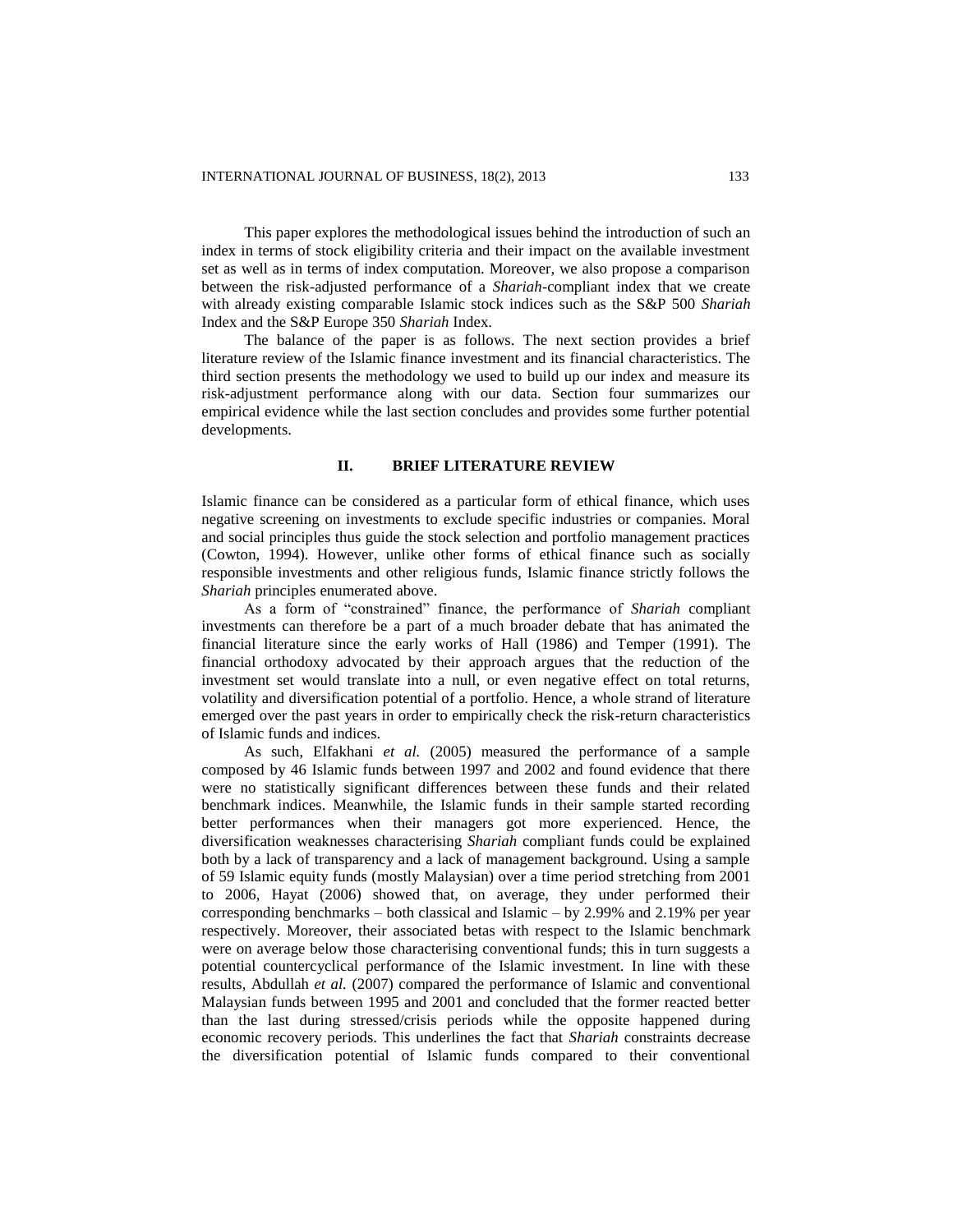counterparts. Abderrazak (2008) studied the performance of Islamic versus other ethical funds from 1997 and 2002 and found no significant difference in terms of performance but stressed the fact that Islamic funds tended to include an important part of small caps and growth stocks in their portfolios. Finally, Nainggolan (2011) provided a deeply documented comparison of the performance of Islamic equity funds relative to nonethical, ethical, and religious funds matched by country of domicile, region orientation, fund size, and age. His results pointed out the impact of *Shariah* constraints on the fund performance: more *Shariah*-compliant funds performed worse than less *Shariah*compliant funds while Islamic investments did not perform significantly different from other ethical and religious funds. Therefore, Nainggolan (2011) concluded that investors had to give up to some return to satisfy their religious belief but that Islamic equity funds can be considered as an alternative form of ethical investment.

Regarding the performance of Islamic indices, Hussein (2004) studied the FTSE Global Islamic Index with respect to its corresponding benchmark, e.g. the FTSE All-World, on two sub periods: from July 1996 to March 2000 (bull market) and from April 2000 to August 2003 (bear market). He concluded that the risk-adjusted performance of the Islamic index was quite similar when the whole time period was considered; however, the former index outperformed its related benchmark during recession while the opposite was recorded during market recovery. When comparing the DJIM, the DJ World Index and a socially responsible index, the DJ Sustainability World Index, Hakim and Rashidian (2004b) showed that compliance with *Shariah* rules did not imply a loss of return for the Muslim investor. In the same line, Guyot (2008) provided an analysis of the DJIM family of Islamic indices with their conventional counterparts and concluded that the *Shariah* constraints led to a lower diversification power compensated by a higher performance.

Finally, Hakim and Rashidian (2004a) analyzed the relationship between the DJIM, the Wilshire5000 and the 3-months Treasury Bills between 1999 and 2002 and found evidence that the DJIM had a unique risk – return profile that was not affected by stocks that did not comply with *Shariah* principles.

All in all, a Muslim investor does not seem to record a significantly lower performance when his investment policy is guided by the principles of his faith.

# **III. METHODOLOGY AND DATA**

Our investment set is represented by the 250 companies that compose the SBF250 French index on August 31, 2007. These stocks will then be screened out in order to identify the *Shariah* compliant ones that we will use afterwards to build up our index. We apply standard characteristics for nowadays indices: our *Shariah* compliant French index will be a market-value weighted index, composed by a selection among the most prominent French stocks ranked by market capitalisation with a composition and weights that will be adjusted yearly. The time period under study goes from August 31, 2007 to August 31, 2010. This time frame was imposed by data availability, namely the fact that annual reports are very often unavailable for French small caps before 2007.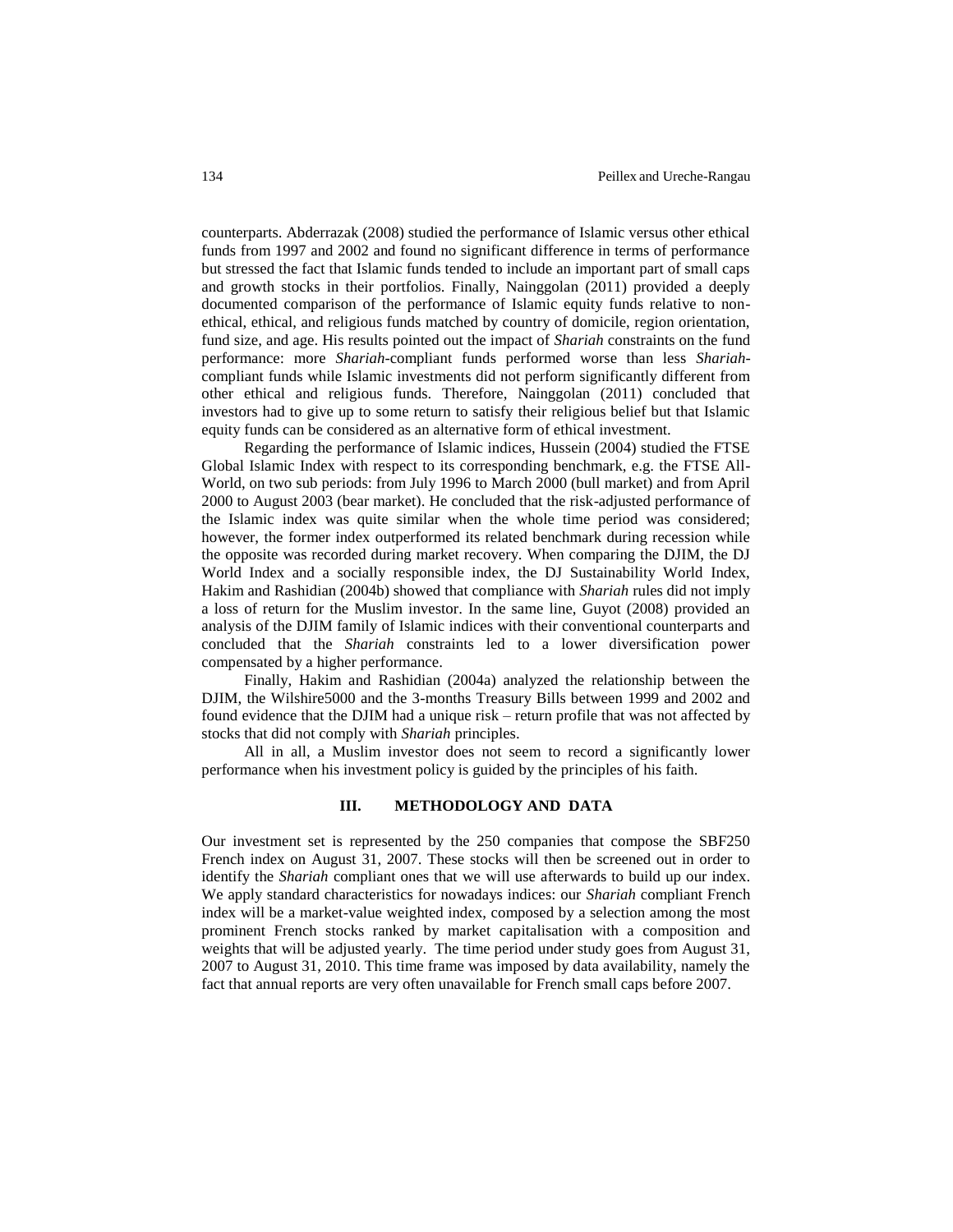## **A. The Screening Process**

In practice, the creation of a *Shariah* compliant index is based on the investment screening performed by a *Shariah* Advisory Board. Such a Board is typically composed, on average, by one to ten Islamic scholars with an international reputation in matters linked to Islamic finance. The members of the Board are in charge with the screening of the stocks for *Shariah*-compliance as well as the monitoring of the different portfolio strategies and management that must be consistent with *Shariah* rules. The composition of the Board is thus one major issue in insuring the success of an index or fund. Therefore, the Paris Stock exchange market will have to be very careful in the choice of its own *Shariah* Advisory Board.

In this paper, we follow the general rules set by the existing *Shariah* Advisory Boards that allowed the introduction of the most important Islamic finance indices. Hence, we will screen the 250 French values based on two categories of criteria: one that is qualitative, also called extra – financial screening, and one that is quantitative, i.e. financial screening<sup>3</sup>. The qualitative screening is basically a negative screening.

The negative screening consists in excluding from the index companies that perform *Haram* activities. Muslim investors are allowed to only invest in clean (*Halal*) stocks which excludes firms dealing in pork-related products, alcohol, conventional financial services like banking and insurance, casinos/gambling, pornography, gold and silver trade, hotel industry. The non-Islamic banking industry is excluded because of its natural tendency of using and generating interest (*Riba*) while the insurance activities are penalized because of the uncertainty characterising the contract between the two counterparties.

Some specific activities are also excluded by the *Shariah* Advisory Boards even though they are not explicitly mentioned by the Islamic law; here we can include companies dealing with tobacco, defence and weapons, entertainment (cinema, advertisement and media, except for sports and news channels).

Firms with appropriate core business activities may also be excluded from the index because of their secondary activity, namely the fact that at least 5% of their cumulative revenue comes from prohibited business activities. In some cases, Islamic funds may *purify* this part of *Haram* revenues in charity donations<sup>4</sup>.

Finally, the members of the different *Shariah* Advisory Boards may also take into account the ethical behaviour of the companies that are considered for inclusion in an Islamic index. As such, Ghoul and Karam (2007) showed that following the well known financial scandals of these last years, companies like Enron, WorldCom or Tyco were excluded from the DJIM.

After removing firms with inappropriate core and secondary business activities, the remaining companies are screened on the basis of different financial ratios. Following the most observed rules applied in practice, we choose to apply the ratios mentioned by the S&P *Shariah* Indices guide (see also Nainggolan, 2011). More specifically, the financial ratio screens used here are:

- total debt to market capitalisation  $<$  33%;
- accounts receivable to market capitalisation  $\lt$  49%;
- $\bullet$  interest-bearing securities to market capitalisation  $<$  33%.

The presence of debt directly implies the existence of an interest rate, which explains the first ratio, i.e. total debt to market capitalisation. The 33% limit is not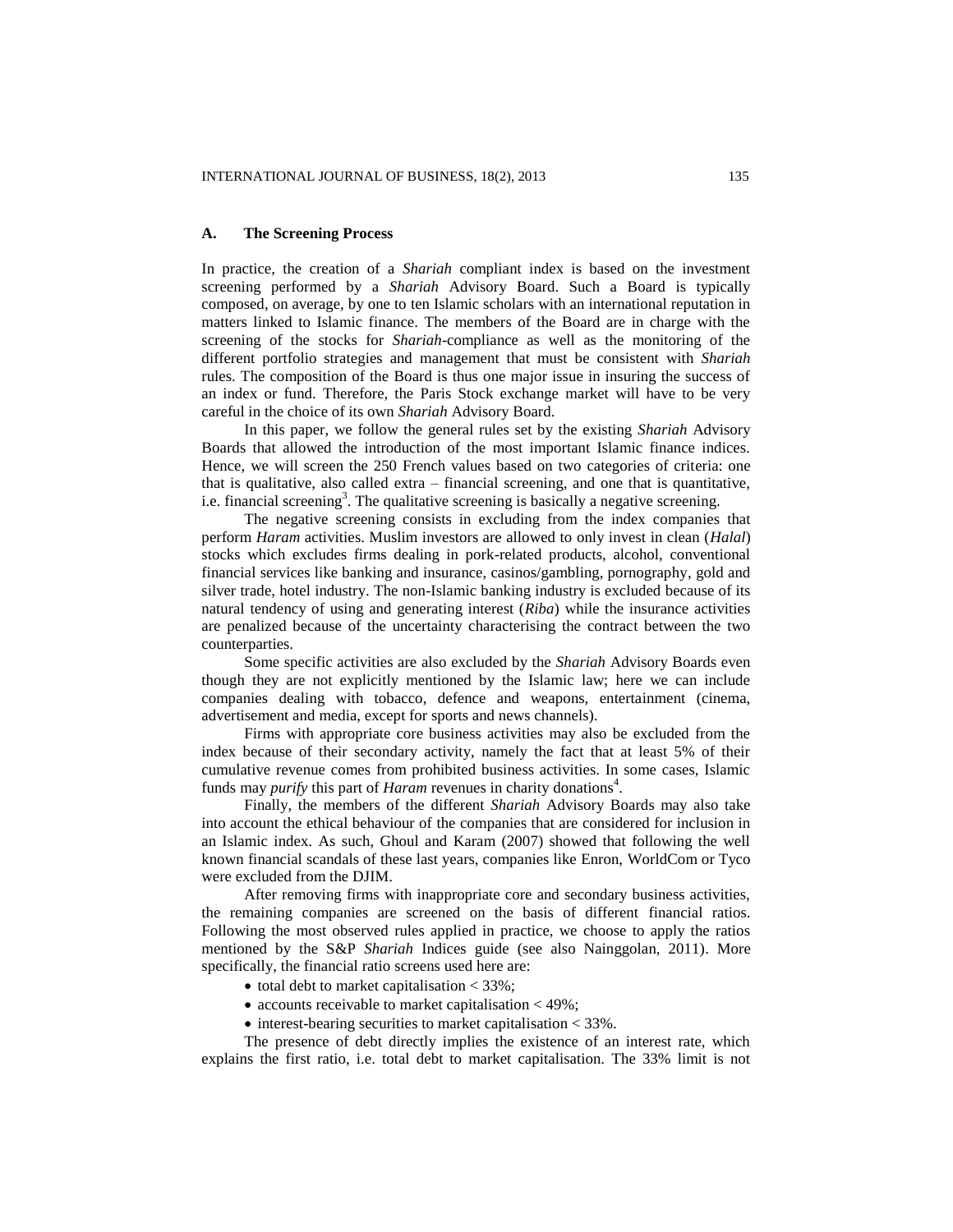explicitly mentioned in the *Quran*; however, there is a specific *Hadith<sup>5</sup>* that is sometimes used to explain this exact figure.

The presence of the second ratio is founded on one of Islamic finance's pillars, namely the necessity of asset-backing. The idea is thus to privilege the investment in companies for which fixed assets dominate the balance sheet in contrast with those with important amounts of current assets. The *Shariah* Advisory Board of the DJIM family of indices is even more restrictive as it states a maximum value of 33% for this ratio. It is straightforward that this difference may have a significant impact on the eligibility of the different firms; this will therefore be one strategic choice that the members of a future Euronext *Shariah* Board will have to make.

Finally, as the interest rate is prohibited by the *Shariah* principles, firms' revenues coming from interest bearing assets have to be under control. As an example, Microsoft was excluded from the DJIM in 2000 following the rise in its recorded interest revenues.

The data used for the financial screening consists in the consolidated balance sheets of our sample of remaining companies - after the qualitative screening - over the three years under study: 2007, 2008 and 2009. The consolidated balance sheets provide the annual values of the three accounting variables enumerated previously. We also collect the monthly average market price over the same time period as well as the free float for each company composing the SBF250. Due to data collection difficulties but also to a quite low variation, we take into account the free float as on August 31 of each year. We are thus able to compute the market capitalisation that represents the denominator of the three ratios presented above. We will therefore end up with three annual values for each of the three ratios.

As a company might be *Shariah*-compliant during one time period while becoming non-compliant during the following period, we establish a simple decision rule: for each individual ratio, as long as two values out of three are below the specified threshold while the third value is above the fixed limit with less than 300 basis points, the company cannot be excluded from the index for the whole time period under study. A firm is part of the index over the whole time period of three years only if the three considered financial ratios are below the fixed thresholds. This *ad-hoc* rule contributed to excluding 27 companies as follows: eight firms were excluded as they recorded a debt ratio below 33% for one year only, for six firms the accounts receivable to market capitalization ratio was above the fixed threshold (for three of them this happened over two years, for the other three it happened during one year) and finally, fourteen firms did not comply with the interest-bearing securities to market capitalisation rule (nine only had one such ratio below 33%, while five had two such ratios below one third). One firm (Sodexo) did not fulfil two financial ratio screens, i.e. accounts receivable and interest-bearing securities to market capitalization. However, this rule also allowed the inclusion of one company in the index, namely Beneteau, for which the indebtness ratio was higher than 33% in 2007; as the value of the ratio, i.e. 35%, is only 200 b.p. above the fixed threshold, we were able to take it into account in the composition of our index.<sup>6</sup>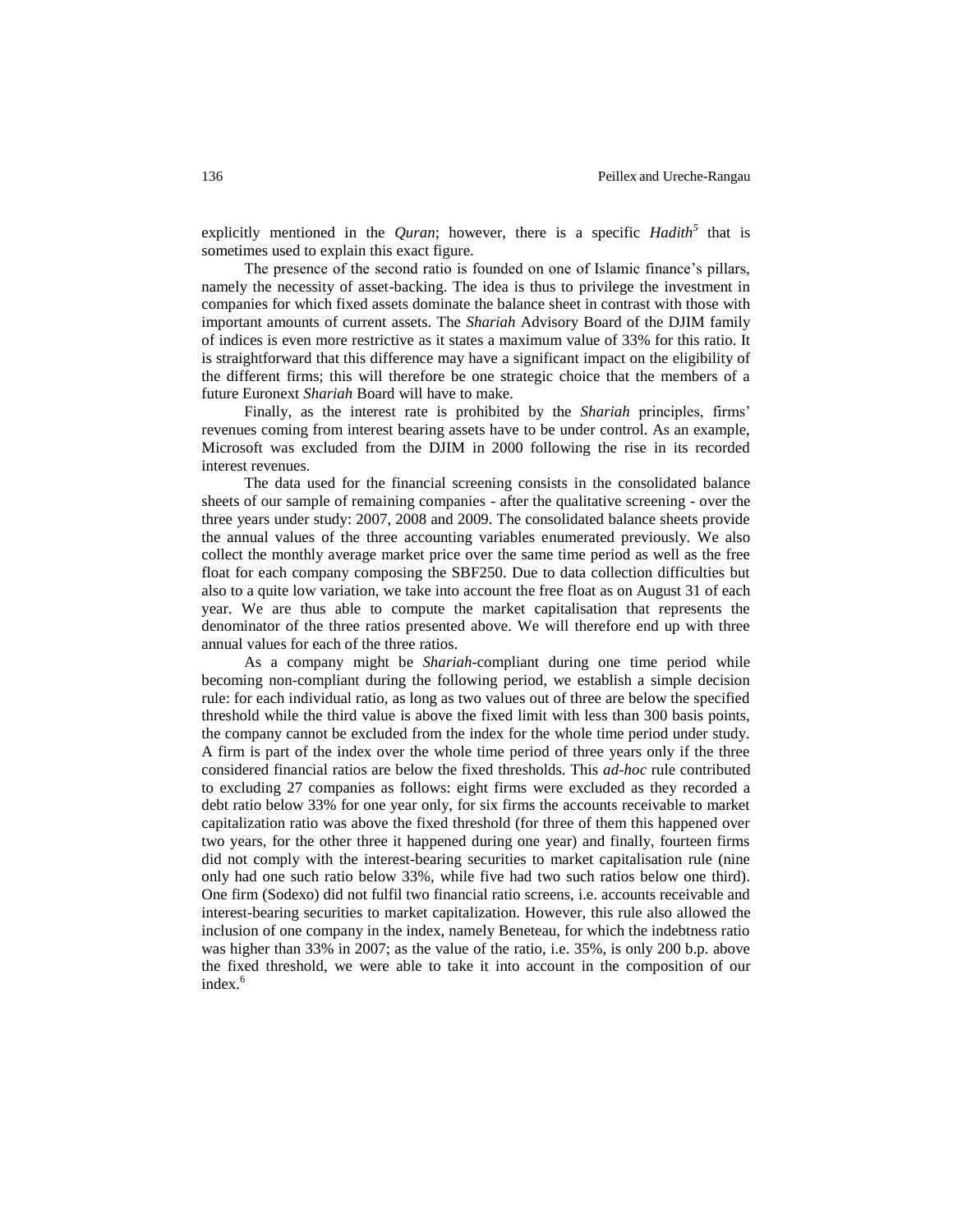## **B. The Index**

The *Shariah*-compliant French index that we propose is a market-value weighted index computed as follows:

$$
I_{t} = 1000 \times \frac{\sum_{i=1}^{N} Q_{i,t} F_{i,t} f_{i,t} C_{i,t}}{K_{t} \sum_{i=1}^{N} Q_{i,0} C_{i,0}}
$$
(1)

with N being the number of constituent stocks in the index,  $Q_{i,t}$  the number of shares of equity i in t,  $F_{i,t}$  the free float of equity i in t,  $f_{i,t}$  the capping factor of equity i in t,  $C_{i,t}$ the market price of equity  $i$  in t and  $K_t$  the market capitalisation adjustment coefficient (divisor) in t.

The weighting procedure takes into account the free float of each stock composing the index with a capping factor whenever necessary, following the index rules implemented by Euronext Paris. We collect these data from the annual reports of each company, synthesised in the chapter "Shareholder structure". The capping factor aims at avoiding any overweighting of a particular equity; hence, it insures the good representativeness of the index. We adopt the same capping factor as the Euronext CAC40 index, e.g. equal to 15%.

Once our *Shariah*-compliant French index<sup>7</sup> built up, we can now analyse its performance.

## **C. Performance Measures**

First we compute the logarithmic returns of our index in t, i.e.  $R_t = ln(I_t / I_{t-1})$ , and their associated risk measured by the standard deviation, i.e.  $\sigma_t$ . Then we use three standard performance measures.

The first performance measure is the classic Sharpe ratio (Sharpe, 1966), derived from the Capital Market Line, that provides the excess return per unit of total risk (diversifiable and non diversifiable) for an index/portfolio i, i.e.,

$$
SR_i = \frac{R_i - R_m}{\sigma_i} \tag{2}
$$

where  $R_m$  stands for the return of the market portfolio that we proxy by the MSCI Europe (for the SBF and S&P 350 Europe families of indices) and World (for the S&P 500) Indices<sup>8</sup>. The Sharpe ratio thus measures the trade-off between return and risk.

The second performance measure is the Treynor ratio $9$  which also measures the excess return per unit of risk. However, contrary to the Sharpe ratio, the Treynor measure considers systematic risk instead of the total risk of a security. This measure provides a better picture of risk adjusted performance particularly in the case of a well diversified portfolio. The Treynor ratio is calculated as follows:

$$
TR_i = \frac{R_i - R_m}{\beta_i} \tag{3}
$$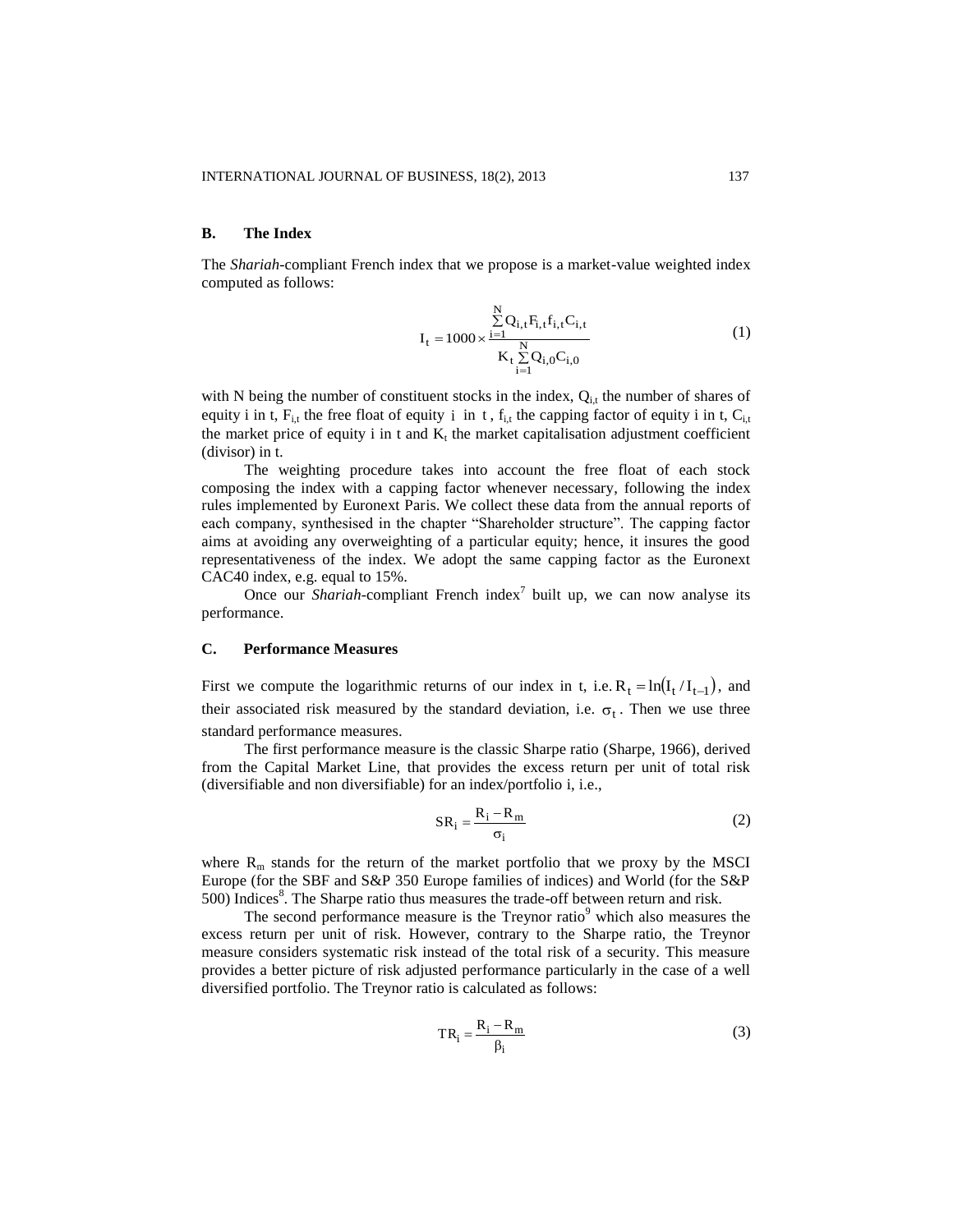where  $\beta_i$  proxies the systematic/non diversifiable market risk of index i.

Finally, we also compute the Jensen's alpha (Jensen, 1968) that allows determining the risk-adjusted under/over performance of a security/index with respect to a given benchmark. Jensen's alpha measures the excess ex-post return with respect to the required rate of return corresponding to the systematic risk:

$$
\alpha_{i,t} = R_{i,t} - (r_{f,t} + \beta_i) R_{m,t} - r_{f,t} \tag{4}
$$

We also use two other measures designed to capture the long-term performance of our index. The first one is the cumulative return for index i from the starting moment t to the date T calculated as follows:

$$
CR_{i,t} = \sum_{t=1}^{T} R_{i,t}
$$
 (5)

The second corresponds to a "Buy-and-Hold" return for index i, i.e.

$$
BHR_{i,T} = \prod_{t=1}^{T} (1 + R_{i,t}) - 1
$$
 (6)

#### **D. Data**

Our dataset includes, besides the information needed to build up our index as previously described, the daily market prices for the 25 stocks composing our SBF25 *Shariah*-compliant index. For comparison purposes, we also collected daily prices for five more indices: the SBF250 as the direct benchmark of our index, the S&P350 Europe *Shariah* and its corresponding benchmark, i.e. the S&P350 Europe, as well as the S&P500 and its *Shariah*-compliant counterpart, i.e. the S&P500 *Shariah*, over the same time period under study, e.g. from August 2007 to August 2010. In order to compute the different performance measures, we use daily market data for the MSCI World Index, while daily 3-months Euribor rates and 3-months Treasury Bills rates are our proxies for the risk-free rate.

## **IV. EMPIRICAL EVIDENCE**

#### **A. The Shariah-compliant French Index**

We first proceed to the screening of the 250 stocks composing the SBF250 index<sup>10</sup> in order to identify those who comply with the *Shariah* principles. Within this investment set, 60 firms develop either core or secondary *Haram* business activities. Table 1, Panel A, provides a summary picture of the effects of this qualitative screening. One can observe that the negative screening mainly concerns companies developing conventional banking and insurance activities (19 firms are excluded) and those operating in the advertisement and media industries (18 firms). These two filters are the most restrictive ones. Thus, up to 75% of the companies included in the SBF250 qualify for the quantitative screen.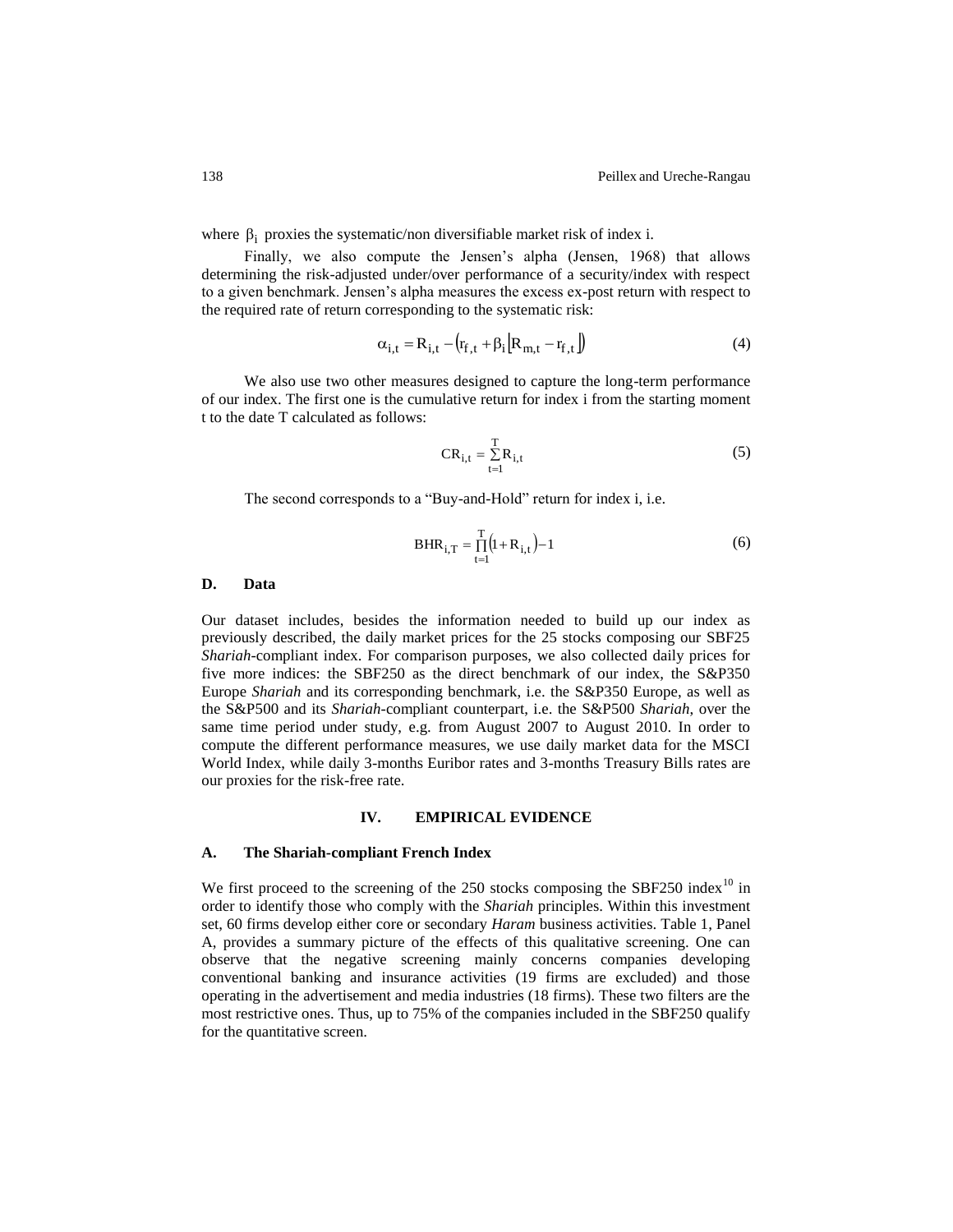| <b>PANEL A: Firms with core and secondary Haram activities</b>              |                                        |                                            |                                      |                                              |  |  |  |  |
|-----------------------------------------------------------------------------|----------------------------------------|--------------------------------------------|--------------------------------------|----------------------------------------------|--|--|--|--|
|                                                                             | Finance/Insurance Advertisement/Medias | <b>Alcohol</b>                             | <b>Defence/Weapons</b>               | <b>Hotel industry</b>                        |  |  |  |  |
| <b>ABC ARBITRAGE</b>                                                        | CANAL+                                 | <b>BELVEDERE</b>                           | <b>EADS</b>                          | <b>ACCOR</b>                                 |  |  |  |  |
| <b>CREDIT AGRICOLE</b>                                                      | <b>JC DECAUX</b>                       | <b>LANSON-BCC</b>                          | <b>ECAN</b>                          | <b>PIERRE ET VACANCES</b>                    |  |  |  |  |
| <b>AXA</b>                                                                  | <b>BOUYGUES</b>                        | <b>LAURENT PERRIER</b>                     | <b>THALES</b>                        | <b>CLUB MEDITERRANEE</b>                     |  |  |  |  |
| <b>APRIL GROUP</b>                                                          | <b>EUTELSAT COMM.</b>                  | <b>LVMH</b>                                | <b>RADIALL</b>                       |                                              |  |  |  |  |
| <b>BNP PARIBAS</b>                                                          | <b>HAVAS</b>                           | <b>REMY COINTREAU</b>                      | <b>SAFRAN</b>                        |                                              |  |  |  |  |
| <b>BOURSORAMA</b>                                                           | <b>HIGH CO</b>                         | <b>PERNOD RICARD</b>                       |                                      |                                              |  |  |  |  |
| <b>CNP ASSURANCES</b>                                                       | <b>HI-MEDIA</b>                        | <b>SUCRERIE PITHIVIERS</b>                 |                                      |                                              |  |  |  |  |
| <b>DEXIA</b>                                                                | <b>ALTAMIR AMBOISE</b>                 | <b>VRANKEN-POMMERY</b>                     |                                      |                                              |  |  |  |  |
| <b>EULER HERMES</b>                                                         | <b>LAGARDERE SCA N</b>                 |                                            |                                      |                                              |  |  |  |  |
| <b>EUROSIC</b>                                                              | <b>M6 METROPOLE TV</b>                 |                                            |                                      |                                              |  |  |  |  |
| <b>STE GENERALE-A-</b>                                                      | <b>NRJ GROUP</b>                       |                                            |                                      |                                              |  |  |  |  |
| <b>NATIXIS</b>                                                              | <b>NETGEM</b>                          |                                            |                                      |                                              |  |  |  |  |
| <b>LOCINDUS</b>                                                             | <b>NEXTRADIOTV</b>                     |                                            |                                      |                                              |  |  |  |  |
| <b>LINEDATA</b>                                                             |                                        |                                            |                                      |                                              |  |  |  |  |
| <b>SERVICES</b>                                                             | <b>PUBLICIS GROUPE</b>                 |                                            |                                      |                                              |  |  |  |  |
| <b>FINANCIERE ODET</b>                                                      | <b>TELEPERFORMANCE</b>                 |                                            |                                      |                                              |  |  |  |  |
| <b>SCOR SE</b>                                                              | <b>SES GLOBAL FDR</b>                  |                                            |                                      |                                              |  |  |  |  |
| <b>TESSI</b>                                                                | TF1                                    |                                            |                                      |                                              |  |  |  |  |
| <b>UFI FRANCE</b>                                                           | <b>VIVENDI</b>                         |                                            |                                      |                                              |  |  |  |  |
| <b>VIEL</b>                                                                 |                                        | Number of excluded companies               |                                      |                                              |  |  |  |  |
| 19                                                                          | 18                                     | 8                                          | 5                                    | 3                                            |  |  |  |  |
|                                                                             |                                        | % of the total number of firms             |                                      |                                              |  |  |  |  |
| 7.76%                                                                       | 7.35%                                  | 3 27%                                      | 2.04%                                | 1.22%                                        |  |  |  |  |
|                                                                             |                                        | % of the total number of excluded          |                                      |                                              |  |  |  |  |
|                                                                             |                                        | firms                                      |                                      |                                              |  |  |  |  |
|                                                                             |                                        |                                            |                                      |                                              |  |  |  |  |
| 31.67%                                                                      | 30.00%                                 | 13.33%                                     | 8.33%                                | 5.00%                                        |  |  |  |  |
| Pork                                                                        | <b>Gambling/Casinos</b>                | Pornography                                | <b>Tobacco</b>                       | <b>Gold/silver trade</b>                     |  |  |  |  |
| <b>FLEURY MICHON</b>                                                        | <b>BAINS MER MONAC N</b>               | <b>DREAMNEX</b>                            | <b>ST DUPONT</b>                     | <b>EURO RESSOURCES</b>                       |  |  |  |  |
| <b>LDC</b>                                                                  | <b>GROUPE PARTOUCHE</b>                |                                            |                                      |                                              |  |  |  |  |
|                                                                             |                                        |                                            |                                      |                                              |  |  |  |  |
| $\overline{2}$                                                              | $\overline{2}$                         | Number of excluded companies               | 1                                    | 1                                            |  |  |  |  |
|                                                                             |                                        |                                            |                                      |                                              |  |  |  |  |
|                                                                             |                                        | % of the total number of firms             |                                      |                                              |  |  |  |  |
| 0.82%                                                                       | 0.82%                                  | 0.41%<br>% of the total number of excluded | 0.41%                                | 0.41%                                        |  |  |  |  |
|                                                                             |                                        | firms                                      |                                      |                                              |  |  |  |  |
| 3.33%                                                                       | 3.33%                                  | 1.67%                                      | 1.67%                                | 1.67%                                        |  |  |  |  |
|                                                                             |                                        |                                            | <b>Total excluded firms</b>          | 60                                           |  |  |  |  |
|                                                                             |                                        |                                            | Whole sample of firms                | 245                                          |  |  |  |  |
|                                                                             |                                        |                                            | % of excluded firms                  | 24.49%                                       |  |  |  |  |
| <b>PANEL B: Quantitative screening</b>                                      |                                        |                                            |                                      |                                              |  |  |  |  |
|                                                                             |                                        |                                            |                                      |                                              |  |  |  |  |
| <b>Screen</b>                                                               |                                        | <b>Indebtness ratio</b>                    | <b>Accounts</b><br>receivable/market | <b>Interest bearing</b><br>securities/market |  |  |  |  |
|                                                                             |                                        |                                            | capitalisation                       | capitalisation                               |  |  |  |  |
|                                                                             |                                        |                                            |                                      |                                              |  |  |  |  |
| Number of excluded firms                                                    |                                        | 158                                        | 99                                   | 64                                           |  |  |  |  |
| % of the total number of Halal firms                                        |                                        | 85.41%                                     | 53.51%                               | 34.59%                                       |  |  |  |  |
| Excluded other than indebness ratio<br>% of the total number of Halal firms |                                        |                                            |                                      | $\overline{2}$<br>1.08%                      |  |  |  |  |
|                                                                             |                                        |                                            | <b>Total excluded firms</b>          | 160                                          |  |  |  |  |
|                                                                             |                                        |                                            | <b>Halal</b> firms                   | 185                                          |  |  |  |  |

**Table 1** Qualitative and quantitative screening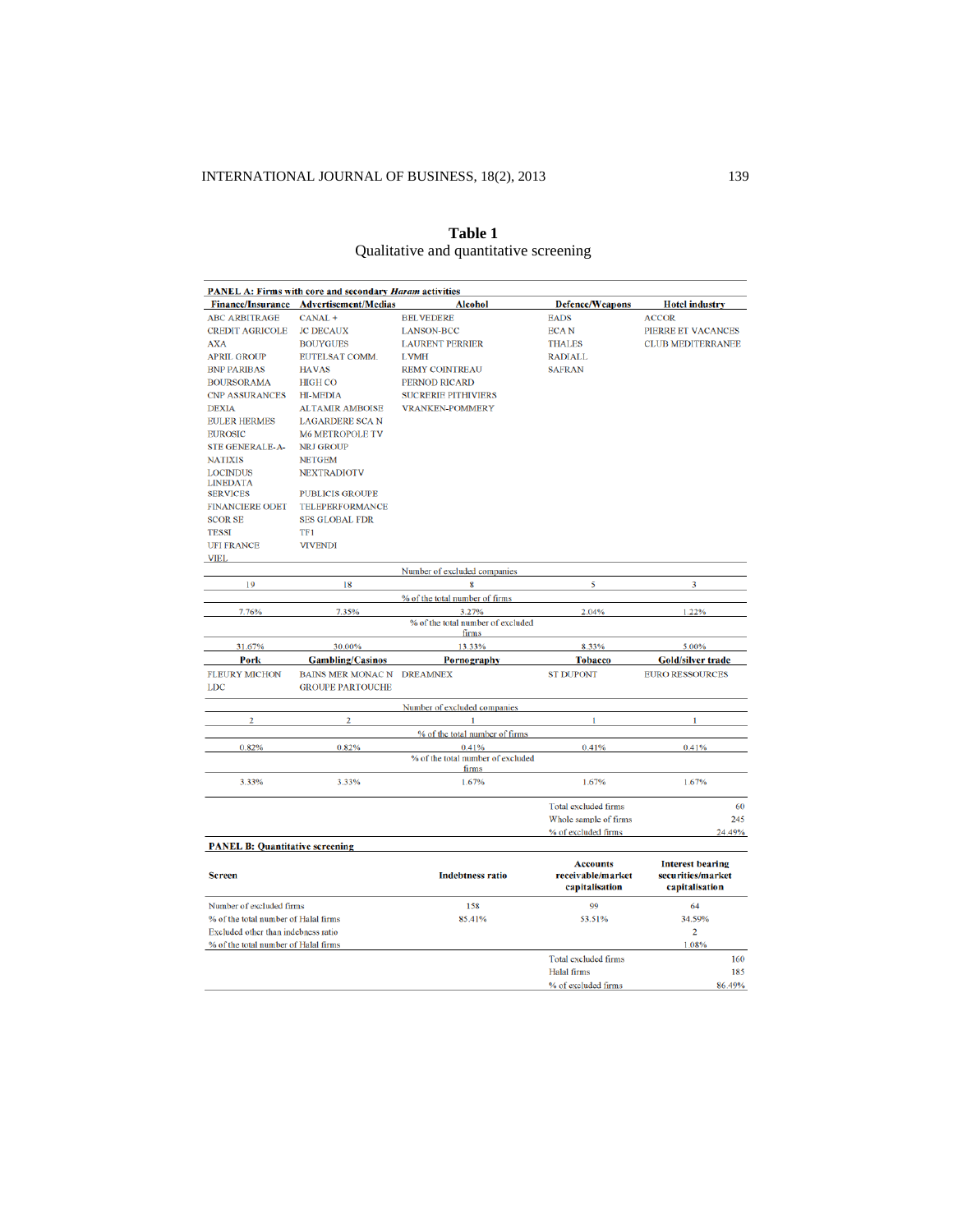As shown in Table 1, Panel B, among the three financial filters, the indebtness ratio constraint is the most binding; 158 companies out of the 185 remaining ones after the negative screening do not qualify for *Shariah*-compliance due to the level of their debt ratio. It is, by far, the most restrictive condition. The second financial ratio screens out to 54% of the total number of companies having passed the qualitative screen, while the interest-bearing securities ratio is fulfilled by 65% of the firms. The 27 remaining firms after applying the indebtness ratio rule also fulfil the accounts receivable ratio; however, two of them fail in fulfilling the third financial ratio.

All in all, we are left with 25 stocks that will compose our French *Shariah*compliant index (SBF25 *Shariah* hereafter). Hakim and Rashidian (2004a) showed that out of the 5000 stocks included in the Wilshire5000 index en 1999, 75% were not *Shariah*-compliant in the sense advocated by the DJIM family of Islamic indices. Using a sample of 500 companies composing the Bombay Stock Exchange Index (BSE500) between 2001 and 2006, Khatkhatay and Nisar (2007) also report a rather high exclusion ratio, as only 28% of the companies make it to the list of eligible firms whose nature is *Shariah* compatible on the ground of the DJ *Shariah* compliance rules. In line with our conclusions, Khatkhatay and Nisar (2007) underline the role of the debt ratio as the most restrictive condition that contributes to eliminating almost 70% of the *Halal* firms. The S&P family of Islamic indices points out a screening process that conducts to excluding, on average, 60% of the stocks. Our screening process goes even further, as it only retains 10% of the stocks. This result can be explained both by the number of firms composing our investment set (only 250) as well as, potentially, by specific characteristics of the French market and companies. Table 2 presents the final composition of our SBF25 *Shariah* index.

Finally, 40% of the retained companies belong to the pharmaceutical and biotech industry, followed by the computer engineering and technologies sectors (24% of the firms). This composition is quite similar to those observed when analysing the other existing Islamic indices, e.g., pharmaceutics and biotech companies represent 40% of the firms that compose the DJIM (Hayat, 2006).

We are now able to build up our index. We first compute the free floats of the 25 equities and observe that two stocks, namely Sanofi and L'Oreal, two big size companies – important constituents of the CAC40 index too – clearly dominate the investment set, as they account for more than 70% of the total market capitalisation of the firms composing the index. Therefore, we have to apply a capping factor in order to insure a good representativeness of our index. As mentioned in the previous section, we use a capping factor equal to 15%. Once this factor applied, the remaining weight is redistributed among the other 23 firms. The immediate result is the rise in the weights recorded by two other stocks, e.g., Hermes and Essilor. We thus have to repeat the procedure until all the weights are below 15%. The final composition with the corresponding weights $^{11}$  is also provided in Table 2.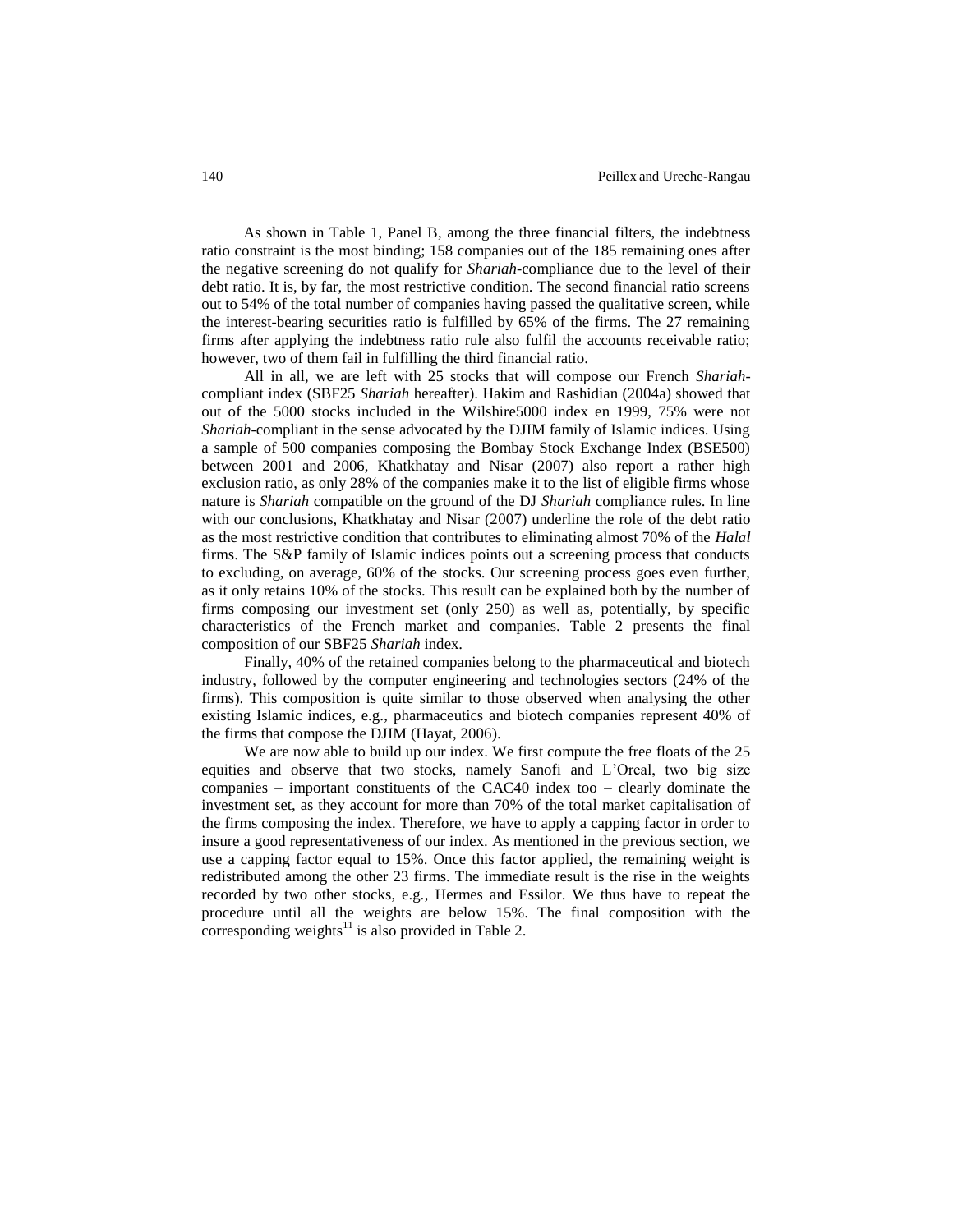| Table 2                                                                           |
|-----------------------------------------------------------------------------------|
| Firms composing the SBF25 Shariah Index with their related industrial sectors and |
| associated weights                                                                |

|                       | abboomeer morghes            | Weights  |          |          |  |  |
|-----------------------|------------------------------|----------|----------|----------|--|--|
| Company               | Industry                     | 31/12/07 | 31/12/08 | 31/12/09 |  |  |
| <b>AUDIKA</b>         | Health care                  | 0.37%    | 0.26%    | 0.24%    |  |  |
| <b>BENETEAU</b>       | Consumer goods               | 1.31%    | 0.81%    | 0.87%    |  |  |
| <b>BIC</b>            | Consumer goods               | 2.12%    | 2.79%    | 2.21%    |  |  |
| <b>BIOMERIEUX</b>     | Health care                  | 2.53%    | 3.12%    | 2.83%    |  |  |
| <b>BOIRON</b>         | Health care                  | 0.31%    | 0.46%    | 0.53%    |  |  |
| DASSAULT SYST.        | Technology                   | 5.40%    | 6.91%    | 5.77%    |  |  |
| <b>ERAMET</b>         | Basic materials              | 7.06%    | 4.47%    | 4.91%    |  |  |
| <b>ESSILOR INTL</b>   | Health care                  | 15.00%   | 15.00%   | 15.00%   |  |  |
| <b>GAMELOFT</b>       | Technology                   | 0.28%    | 0.11%    | 0.18%    |  |  |
| <b>GEMALTO</b>        | Technology                   | 3.05%    | 4.08%    | 4.53%    |  |  |
| <b>HERMES INTL</b>    | Personal goods               | 13.47%   | 15.00%   | 15.00%   |  |  |
| <b>IPSEN</b>          | Health care                  | 2.01%    | 2.19%    | 2.05%    |  |  |
| <b>L'OREAL</b>        | Personal goods               | 15.00%   | 15.00%   | 15.00%   |  |  |
| <b>MEETIC</b>         | Internet                     | 0.44%    | 0.25%    | 0.42%    |  |  |
| <b>MERCIALYS</b>      | Real estate                  | 1.52%    | 2.10%    | 1.88%    |  |  |
| <b>NICOX</b>          | Pharmaceutical & Biotech.    | 0.98%    | 1.11%    | 0.85%    |  |  |
| PHARMAGEST INT        | Software & Computer services | 0.07%    | 0.09%    | 0.06%    |  |  |
| <b>SANOFI-AVENTIS</b> | Health care                  | 15.00%   | 15.00%   | 15.00%   |  |  |
| SELOGER.COM           | Internet                     | 0.10%    | 0.04%    | 0.06%    |  |  |
| <b>SOITEC</b>         | Technology                   | 1.40%    | 0.87%    | 1.93%    |  |  |
| <b>STALLERGENES</b>   | Pharmaceutical & Biotech.    | 0.71%    | 0.94%    | 0.98%    |  |  |
| <b>TRANSGENE</b>      | Biothechnology               | 0.34%    | 0.44%    | 0.52%    |  |  |
| <b>UBISOFT</b>        | Software & Computer services | 1.18%    | 1.54%    | 0.74%    |  |  |
| VALLOUREC             | Industrials                  | 10.28%   | 7.34%    | 8.25%    |  |  |
| <b>VIVALIS</b>        | Biothechnology               | 0.08%    | 0.07%    | 0.16%    |  |  |
| Total                 |                              | 100%     | 100%     | 100%     |  |  |

## **B. Short and Long Run Performance of the SBF25 Shariah Index**

First of all, as shown in Table 3, the average returns of the SBF25 *Shariah* index are systematically above those of its corresponding benchmark, i.e., the SBF250, independently of the time period considered (whole period or different subperiods). The same results are obtained for the S&P500 group of indices. The S&P350 Europe is the only one that seems to over perform its *Shariah* version. However, these results have to be interpreted with caution as the differences between the related indices are not statistically significant at the conventional confidence intervals. Finally, even though the average return over the whole time period under study is negative for our SBF25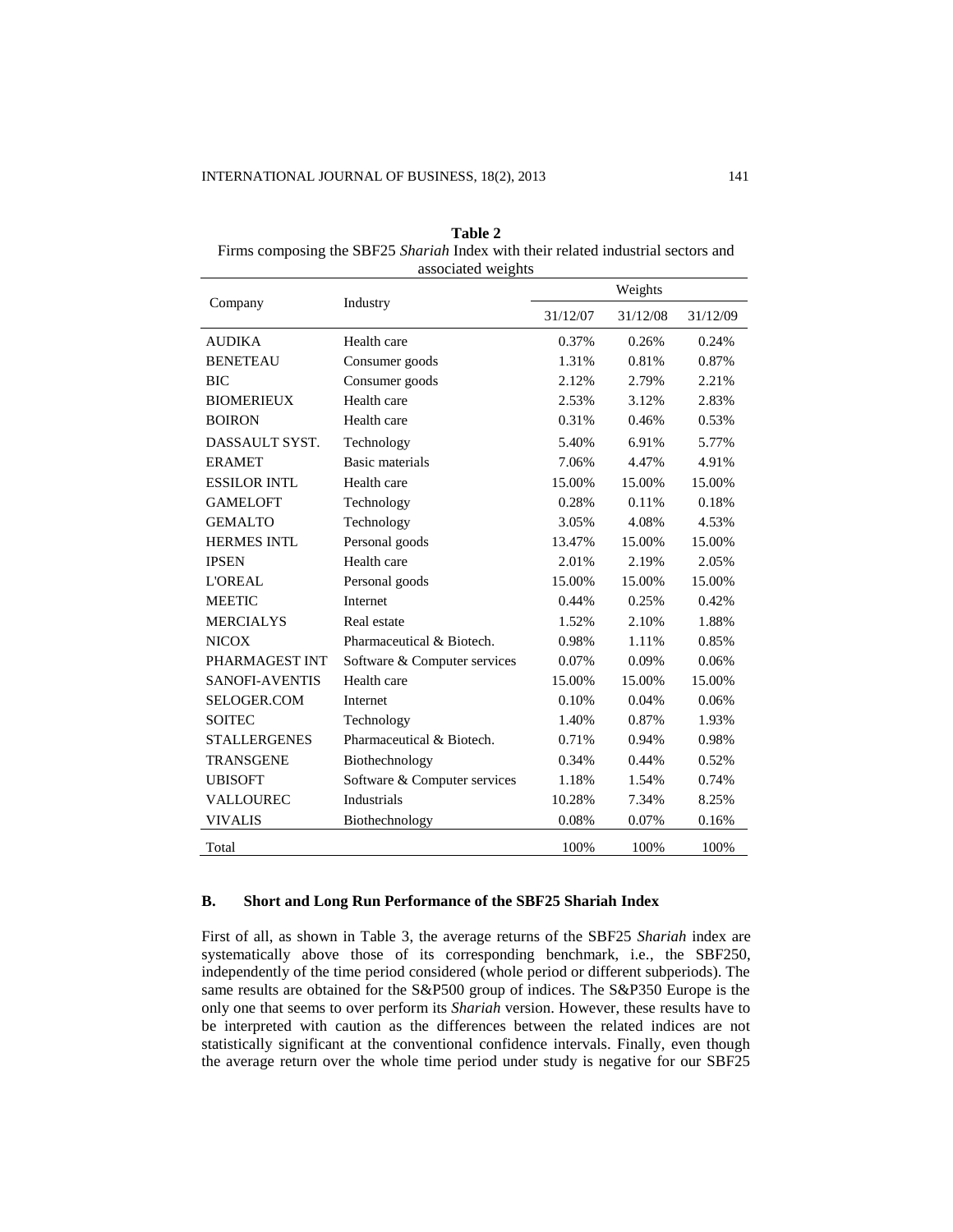*Shariah* index, it is however the "best" recorded return within the sample of indices that we compare. In terms of daily volatilities, as proxied by the standard deviations, the *Shariah* counterparts of both the SBF and the S&P500 indices seem to be less risky than their benchmarks. Moreover, these results are statistically significant in most of the cases either at the 5% or at the 10% confidence level. Again, the S&P350 Europe has a different behaviour, as its volatility is lower than the one recorded by its *Shariah*  version. Over the whole time period, our SBF25 *Shariah* index has the lowest risk within our sample of six indices.

| 1 avie J<br>Means and volatilities of the returns |          |             |                            |              |                        |  |
|---------------------------------------------------|----------|-------------|----------------------------|--------------|------------------------|--|
| Indices                                           | 2007     | 2008        | 2009                       | 2010         | 2007-2010              |  |
|                                                   |          |             | Means                      |              |                        |  |
| SBF 25 Shariah                                    | 14.84%   | $-37.88%$   | 24.18%                     | 9.78%        | $-1.09%$               |  |
| <b>SBF 250</b>                                    | $-4.00%$ | $-56.90%$   | 21.94%                     | $-14.45%$    | $-15.75%$              |  |
| Spread                                            | 18.84%   | 19.03%      | 2.24%                      | 24.23%       | 14.67%                 |  |
| p-value                                           | 0.6876   | 0.7168      | 0.9476                     | 0.5412       | 0.5302                 |  |
| S&P 500 Shariah                                   | 11.55%   | $-40.57%$   | 22.20%                     | $-21.67%$    | $-8.99\%$              |  |
| S&P 500                                           | $-1.20%$ | -49.93%     | 21.74%                     | $-16.50%$    | $-13.06%$              |  |
| Spread                                            | 12.75%   | 9.36%       | 0.46%                      | $-5.17%$     | 4.07%                  |  |
| p-value                                           | 0.7830   | 0.8707      | 0.9901                     | 0.9007       | 0.8700                 |  |
| S&P 350 Europe Shariah                            | NA       | $-84.12%$   | 26.54%                     | $-37.84%$    | $-18.50%$              |  |
| S&P 350 Europe                                    | NA       | $-70.00\%$  | 28.89%                     | 0.97%        | $-2.84%$               |  |
| Spread                                            | NA       | $-0.05%$    | $-0.01%$                   | $-0.15%$     | $-0.06%$               |  |
| <i>p</i> -value                                   | NA       | 0.8880      | 0.9506                     | 0.5069       | 0.7200                 |  |
|                                                   |          |             | <b>Standard deviations</b> |              |                        |  |
| SBF 25 Shariah                                    | 16.89%   | 32.28%      | 19.96%                     | 19.21%       | 24.41%                 |  |
| <b>SBF 250</b>                                    | 20.11%   | 40.66%      | 26.20%                     | 26.20%       | 31.38%                 |  |
| Spread                                            | $-3.22%$ | $-8.37\%$ * | $-6.23%$                   | $-6.98\%$ *  | $-6.97\%$ <sup>*</sup> |  |
| <i>p</i> -value                                   | 0.1577   | 0.0461      | 0.0000                     | 0.0141       | 0.0000                 |  |
| S&P 500 Shariah                                   | 17.77%   | 0.05%       | 23.56%                     | 19.55%       | 28.74%                 |  |
| S&P 500                                           | 19.14%   | 41.67%      | 27.70%                     | 20.83%       | 31.73%                 |  |
| Spread                                            | $-1.37%$ | $-41.62%$   | $-4.14\%$ <sup>*</sup>     | $-1.27\%$ ** | $-2.99\%$              |  |
| <i>p</i> -value                                   | 0.5517   | 0.3303      | 0.0488                     | 0.0511       | 0.0500                 |  |
| S&P 350 Europe Shariah                            | NA       | 53.93%      | 27.36%                     | 24.38%       | 35.77%                 |  |
| S&P 350 Europe                                    | NA       | 46.76%      | 24.72%                     | 20.83%       | 30.88%                 |  |
| Spread                                            | NA       | 7.17%       | $2.63\%$ **                | 3.55%        | 4.89%*                 |  |
| p-value                                           | NA       | 0.4051      | 0.0533                     | 0.1096       | 0.0300                 |  |

**Table 3**

\* and \*\* stand for significance at the 5% and 10% conventional risk levels.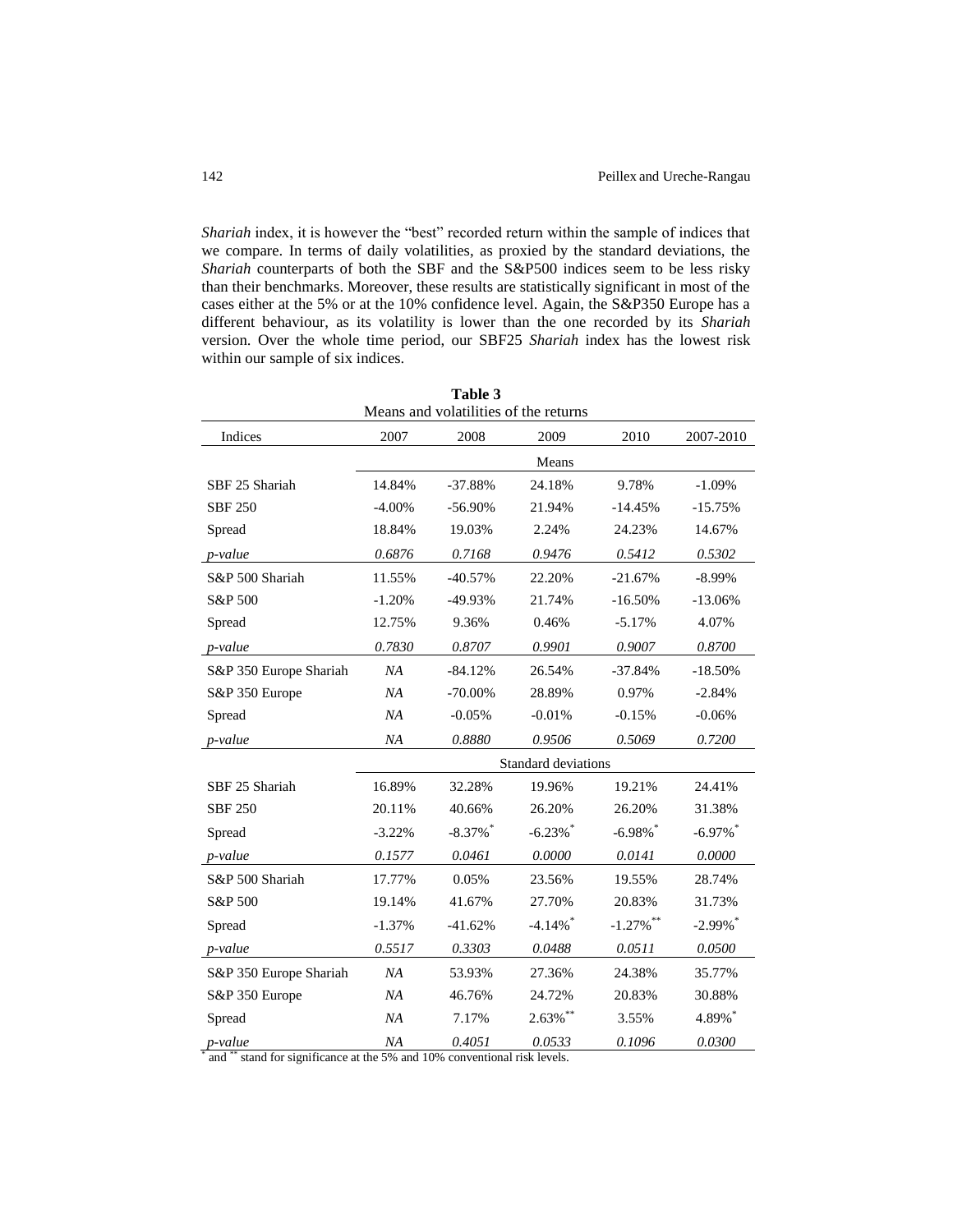We are aware that these results characterize a particular context, namely the effect of the global financial crisis. However, they are in line with reported previous evidence, i.e., Hayat (2006), Abdullah *et al.* (2007), who emphasize a potential countercyclical performance of the Islamic investment. This tendency of *Shariah*compliant investments to behave better that their conventional homologues in periods of market stress may indeed have been exacerbated during the current financial crisis, as the stocks that experienced the most severe losses were those belonging to financial sectors and assimilated, which represent "Haram" sectors for the Muslim investor and were therefore excluded from *Shariah*-compliant indices. In addition, the specific developments of this global turmoil can also be used in discussing the differences in the evolution of the SBF25 *Shariah* and the SBF250. The economic and financial meltdown of the past years did not have the same impact on five major sectors that are very differently represented in the composition of the two indices: health care, industry, energy, finance and services. We already underlined the importance of finance and assimilated companies. Moreover, as many market commentators pointed out, health services, which represent up to 40% of the SBF25 *Shariah* index composition, were only marginally touched by the recession. On the contrary, the industrial, energy and services (more specifically housing services) sectors experienced significant losses in/starting with 2007. As the weights of these sectors are very low in the portfolio of stocks that compose the SBF25 *Shariah* index (8%, 4% and 0% respectively) compared to its conventional counterpart (13%, 12% and 20% respectively) this might explain the differences in their evolution at least for 2007. In 2008, the bear market became general, affecting all sectors and markets, while the 2009 short lived recovery was also quite general. This is illustrated by the similar evolution of our two indices during these two years (depreciation in 2008 and appreciation in 2009). However, the abrupt market return in 2010, fuelled by the European debt crisis particularly in the financial sector, may be one potential cause of a contrarian evolution of the two indices over the last sub period under study.

When analysing the other main descriptive statistics of our sample of indices (results available upon request), we can also notice that over the different time periods, the skewness coefficients of the *Shariah* indices are either positive or not statistically significant, while results are more mixed for their corresponding benchmarks. The returns of the different indices are almost all leptokurtic and the values recorded by the Jarque-Bera tests allow rejecting normality for almost all the indices and time periods that we considered. Again, in terms of leptokurticity, the SBF25 *Shariah* has the least peaked distribution

We synthesise the risk adjusted performance of the different indices in Table 4 as measured by the Sharpe and Treynor ratios with respect to a world market portfolio illustrated by the MSCI World Index. As already suggested by the analysis of the means and volatilities, the SBF25 *Shariah* index records the best risk-adjusted performance when compared to its counterpart, the SBF250 index, but also with respect to the other indices included in our sample independently of the time period under study. It is only in 2009 that the S&P350 Europe and its *Shariah* version perform better than our index. The Treynor performance measure confirms the former conclusions: the SBF25 *Shariah* index records better systematic risk adjusted performance with respect to the other indices and particularly its benchmark. Again, these results are slightly different for 2009 and the S&P350 Europe family of indices.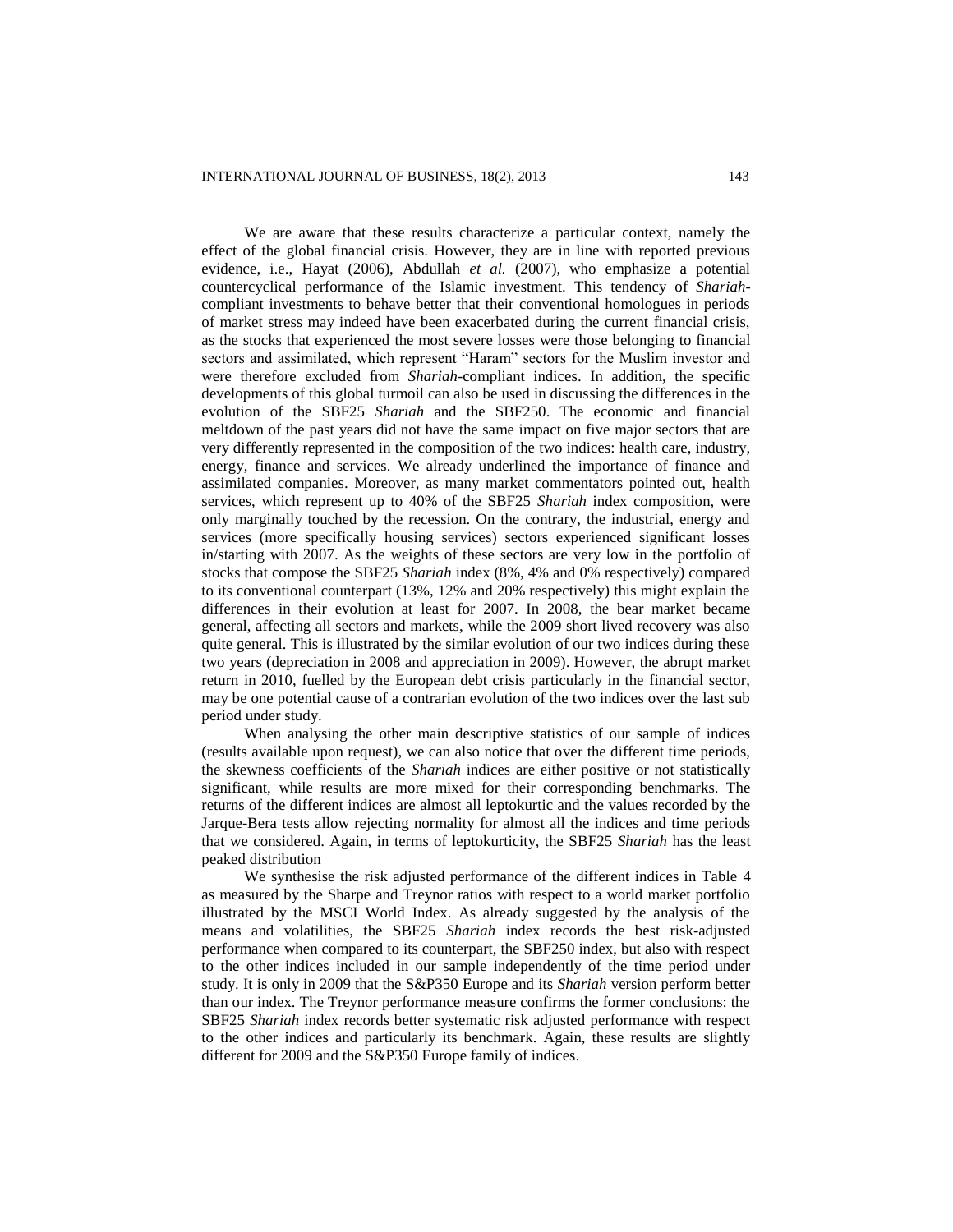| таріс 4<br>Sharpe and Treynor ratios |                       |           |           |           |           |  |  |
|--------------------------------------|-----------------------|-----------|-----------|-----------|-----------|--|--|
| Indices                              | 2007-2010             | 2007      | 2008      | 2009      | 2010      |  |  |
|                                      | <b>Sharpe Ratios</b>  |           |           |           |           |  |  |
| SBF 25 Shariah                       | 0.0331                | 0.0883    | 0.0462    | $-0.0034$ | 0.0377    |  |  |
| <b>SBF 250</b>                       | $-0.0033$             | 0.0161    | 0.0076    | $-0.0078$ | $-0.0297$ |  |  |
| S&P 500 Shariah                      | 0.0123                | 0.0214    | 0.0239    | $-0.0064$ | 0.0079    |  |  |
| S&P 500                              | 0.0032                | $-0.0214$ | 0.0092    | $-0.0065$ | 0.0228    |  |  |
| S&P 350 Europe Shariah               | $-0.0179$             | NA        | $-0.0063$ | 0.0026    | $-0.0914$ |  |  |
| S&P 350 Europe                       | 0.0107                | NA        | 0.0115    | 0.0088    | 0.0086    |  |  |
|                                      | <b>Treynor Ratios</b> |           |           |           |           |  |  |
| SBF 25 Shariah                       | 0.0006                | 0.0010    | 0.0012    | $-0.0001$ | 0.0005    |  |  |
| <b>SBF 250</b>                       | $-0.0001$             | 0.0007    | 0.0004    | $-0.0004$ | $-0.0005$ |  |  |
| S&P 500 Shariah                      | 0.0002                | 0.0002    | 0.0006    | $-0.0001$ | 0.0001    |  |  |
| S&P 500                              | 0.0001                | $-0.0002$ | 0.0002    | $-0.0001$ | 0.0003    |  |  |
| S&P 350 Europe Shariah               | $-0.0004$             | NA        | $-0.0002$ | 0.0000    | $-0.0013$ |  |  |
| S&P 350 Europe                       | $-0.0001$             | NA        | 0.0003    | 0.0001    | 0.0001    |  |  |

**Table 4**

The results for the Jensen's alpha, summarized in Table 5, are rarely statistically significant and, if so, go in line with our previous conclusions. More specifically, our SBF25 *Shariah*-compliant index outperforms a European market portfolio as proxied by the MSCI Europe in 2007, while the S&P350 Europe does better than the same benchmark in 2008 and over the whole period under study. However, in general, the considered indices neither over perform, nor underperform a well-diversified market portfolio. In terms of sensitivity to the market, i.e. betas, the different *Shariah* indices seem to vary less than a world market portfolio, i.e. betas below one<sup>12</sup>. This behaviour can be explained by the composition of the *Shariah* indices, generally dominated by defensive stocks, i.e. health care industries for example. The SBF250 family of indices records the lowest values for the beta, while over the whole time period under study it is the SBF25 *Shariah* who presents the lowest sensitivity to market risk.

As stated previously, following Hussein (2004) we use the cumulative and the buy-and-hold returns (BHR) to capture the long run performance of the different indices (Table 6). The index we proposed systematically outperforms its reference index, i.e., the SBF250, both in terms of cumulative and BHR returns, whatever the time period under study (whole period or subperiods). Moreover, in most of the cases, the SBF25 *Shariah* index also performs better than the other considered indices over the different subperiods, and namely on the whole period, 2007-2010.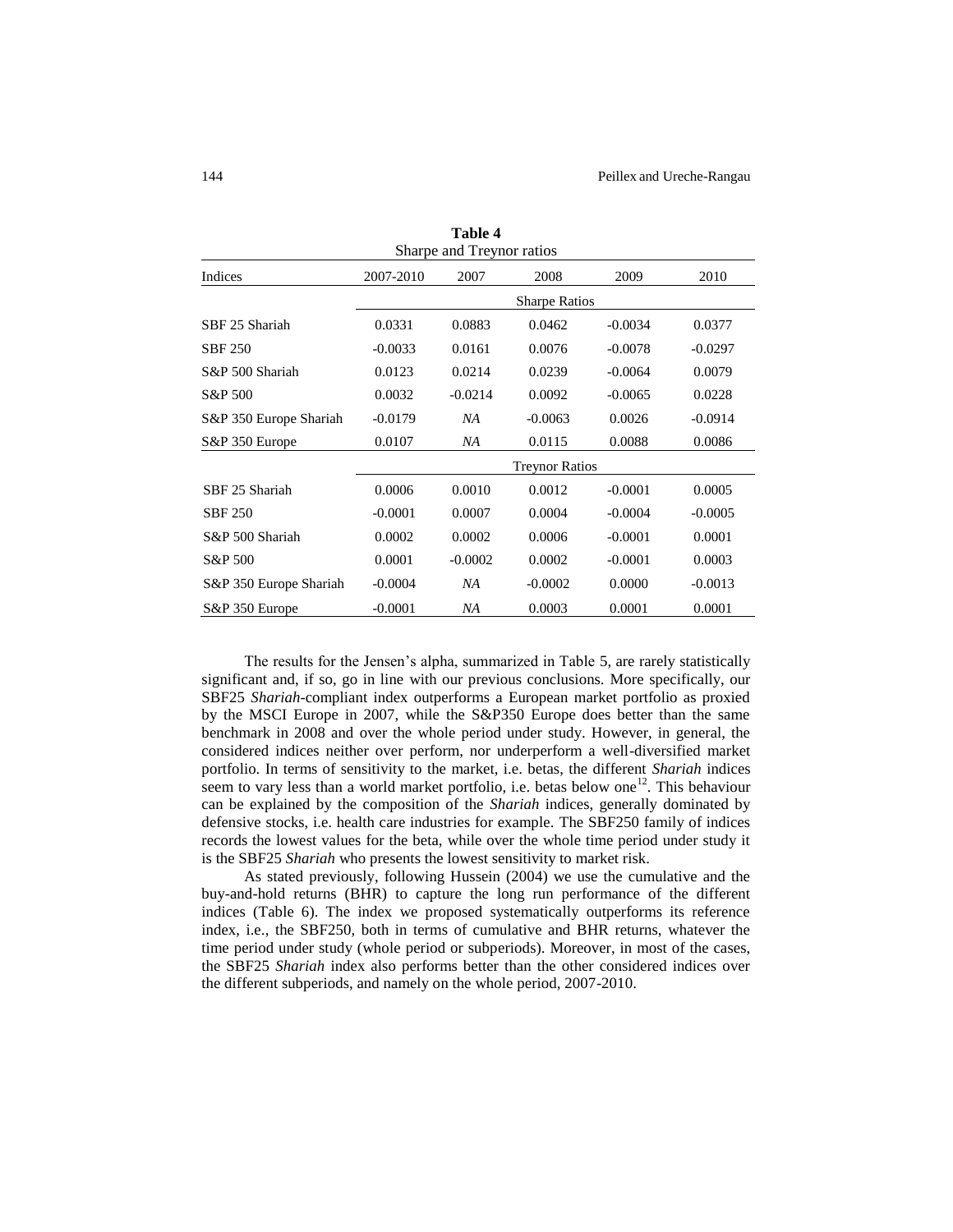INTERNATIONAL JOURNAL OF BUSINESS, 18(2), 2013 ISSN: 1083-4346

|                                     |                         | 2007-2010             |                | 2007                  | 2008              |                                  | 2009             |                       | 2010                                |                       |  |
|-------------------------------------|-------------------------|-----------------------|----------------|-----------------------|-------------------|----------------------------------|------------------|-----------------------|-------------------------------------|-----------------------|--|
| Indices                             | $\alpha_{i,t}$          | $\beta_{\rm i, t0}$   | $\alpha_{i,t}$ | $\beta_{\rm i,t}$     | $\alpha_{i,t}$    | $\beta_{\rm i,t}$                | $\alpha_{i,t}$   | $\beta_{\rm i,t}$     | $\alpha_{i,t}$                      | $\beta_{\rm i,t}$     |  |
| SBF 25 Shariah                      | 0.00035                 | $0.7670*$             | $0.0009***$    | 0.8877*               | 0.00040           | $0.7829*$                        | 0.0003           | $0.6776*$             | 0.0004                              | 0.8441                |  |
| T-stat                              | 1.4265                  | 55.1653               | 1.8522         | 20.4492               | 0.6681            | 32.7635                          | 0.0279           | 24.2045               | 1.4117                              | 35.3986               |  |
| $R^2$                               |                         | 0.80                  | 0.84           |                       | 0.81              |                                  | 0.74             |                       | 0.88                                |                       |  |
| S&P 500 Shariah                     | 0.00020                 | $0.9521$ *            | 0.0002         | $1.0165$ <sup>*</sup> | 0.0006            | $0.9910^*$                       | 0.00002          | $0.8794$ <sup>*</sup> | 0.00002                             | $0.9243$ <sup>*</sup> |  |
| T-stat                              | 0.5944                  | 48.9820               | 0.3368         | 16.1043               | 0.8009            | 27.7605                          | 0.0485           | 32.7044               | 0.0429                              | 23.4904               |  |
| $R^2$                               |                         | 0.77                  |                | 0.76                  |                   | 0.75                             |                  | 0.81                  |                                     | 0.82                  |  |
| S&P 350 Europe<br>Shariah<br>T-stat | $-0.00029$<br>$-0.6984$ | $1.0280^*$<br>47.9910 | NA             | NA                    | 0.00002<br>0.0231 | $1.0743$ <sup>*</sup><br>26.1375 | 0.0001<br>0.1860 | $0.9432^*$<br>28.5114 | $-0.0011$ <sup>*</sup><br>$-2.2120$ | $1.0362^*$<br>28.7476 |  |
| $R^2$                               |                         | 0.82                  |                | 0.00                  | 0.84              |                                  | 0.77             |                       | 0.87                                |                       |  |
| <b>SBF 250</b>                      | $-0.0003$               | $0.4764*$             | $-0.00004$     | $0.3079$ <sup>*</sup> | $-0.0011$         | 0.4541                           | 0.0005           | $0.3045^*$            | $-0.0005$                           | $0.9821$ *            |  |
| T-stat                              | $-0.5426$               | 13.1490               | $-0.0335$      | 2.4769                | $-0.7649$         | 7.2389                           | 0.0089           | 53.8596               | $-0.6601$                           | 17.4506               |  |
| $R^2$                               |                         | 0.19<br>0.07          |                | 0.17                  |                   | 0.08                             |                  | 0.65                  |                                     |                       |  |
| S&P 500                             | 0.0001                  | $1.0561$ *            | $-0.0003$      | $1.0946*$             | 0.0004            | $1.0755$ *                       | $-0.0001$        | $1.0401$ <sup>*</sup> | 0.0003                              | 0.9825                |  |
| T-stat                              | 0.2901                  | 50.0101               | $-0.4081$      | 16.0954               | 0.5021            | 27.9914                          | $-0.3244$        | 33.7717               | 0.5539                              | 23.2081               |  |
| $R^2$                               |                         | 0.78                  | 0.76           |                       |                   | 0.76                             |                  | 0.82                  |                                     | 0.82                  |  |
| S&P 350 Europe                      | $0.0002^*$              | $0.9934$ <sup>*</sup> | NA             | NA                    | $0.0004*$         | $1.0148^*$                       | 0.0002           | $0.9602^*$            | 0.0001                              | $0.9858$ <sup>*</sup> |  |
| T-stat                              | 2.1070                  | 227.5284              |                |                       | 2.9228            | 223.3781                         | 1.1314           | 99.7234               | 1.2335                              | 144.7629              |  |
| R <sup>2</sup>                      | 0.99                    |                       | 0.99           |                       | 0.98              |                                  | 0.99             |                       |                                     |                       |  |

**Table 5** Jensen's alpha and indices' beta

<sup>\*</sup> and <sup>\*\*</sup> stand for significance at the 5% and 10% conventional risk levels.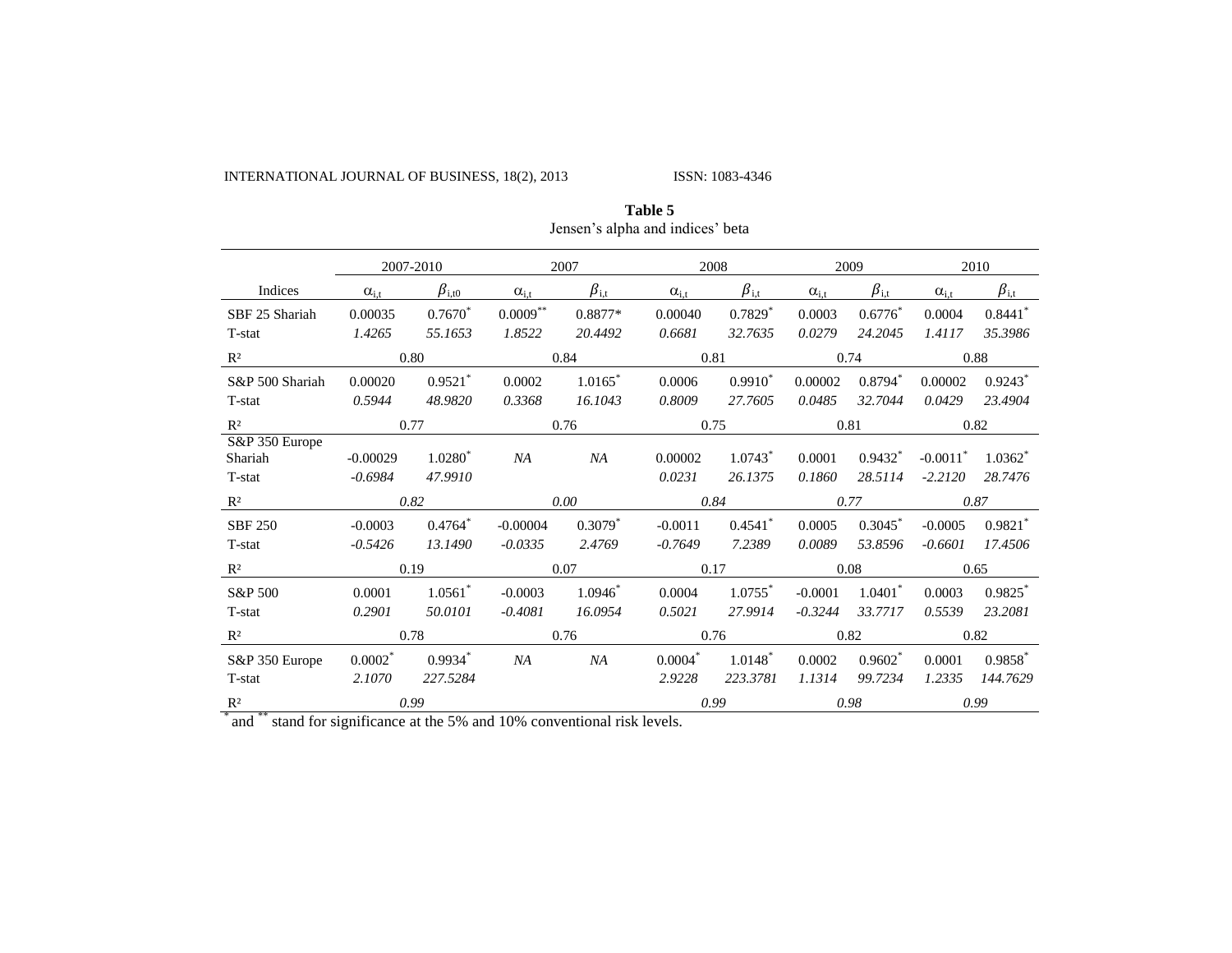| Long-run performance measures |                           |              |                    |              |              |  |  |  |  |
|-------------------------------|---------------------------|--------------|--------------------|--------------|--------------|--|--|--|--|
|                               | 2007                      | 2008         | 2009               | 2010         | 2007-2010    |  |  |  |  |
|                               | <b>Cumulative Returns</b> |              |                    |              |              |  |  |  |  |
| SBF 25 Shariah                | 4.6789%                   | -37.1487%    | 22.9711%           | 6.3561%      | $-3.1425%$   |  |  |  |  |
| <b>SBF 250</b>                | $-1.2625%$                | -55.8082%    | 20.8416%           | $-9.3915%$   | $-45.6205%$  |  |  |  |  |
| S&P 500 Shariah               | $-0.9566\%$               | -48.5902%    | 21.0700\%          | $-7.8696\%$  | $-35.7725%$  |  |  |  |  |
| S&P 500                       | 3.6883%                   | -39.4826%    | 21.5128%           | $-10.3343%$  | $-24.6157%$  |  |  |  |  |
| S&P 350 Europe<br>Shariah     | NΑ                        | -42.7057%    | 24.4611%           | $-16.7737\%$ | $-35.6662\%$ |  |  |  |  |
| S&P 350 Europe                | NΑ                        | $-36.1474%$  | 26.9968%           | $-2.2436%$   | $-11.6622%$  |  |  |  |  |
|                               |                           |              | Buy & Hold Returns |              |              |  |  |  |  |
| SBF 25 Shariah                | 4.3245%                   | -43.5075%    | 23.4663%           | 5.3405%      | $-11.0996\%$ |  |  |  |  |
| <b>SBF 250</b>                | $-1.8734%$                | -47.2942%    | 19.1109%           | $-10.8878%$  | $-45.1049%$  |  |  |  |  |
| S&P 500 Shariah               | $-1.0724%$                | -43.5075%    | 18.9577%           | $-8.5174%$   | $-39.1097\%$ |  |  |  |  |
| S&P 500                       | 3.2402%                   | $-37.3100\%$ | 20.7141%           | $-10.6364%$  | $-30.1823%$  |  |  |  |  |
| S&P 350 Europe<br>Shariah     | NΑ                        | -39.4035%    | 23.1774%           | $-16.6515%$  | -38.1880%    |  |  |  |  |
| S&P 350 Europe                | ΝA                        | -34.1075%    | 27.1753%           | $-3.3146%$   | $-19.1951%$  |  |  |  |  |

**Table 6** Long-run performance measures

Note: Cumulative and BHR returns are lower for 2007 and 2010 as we only consider six months of data for these two subperiods.

We notice that the differences between the cumulative returns for the whole time period of the SBF and its *Shariah* counterpart are considerably wider than between the S&P500 or the S&P350 Europe. This result is supported by the correlations between the three pairs of indices; while for the S&P families of indices the correlation coefficients equal 0.91 for the European pair and 0.98 for the American one, it only reaches 0.38 for the SBF group. The screening process might explain these differences. First of all, the investment set is much larger for the former pairs, i.e. 350 and 500 firms compared to 250 in our case. Second, the screening process excludes only 44% stocks in the case of the S&P350 Europe and 35% in the case of the S&P 500 respectively, while we exclude almost 90% of the companies composing the SBF250 to derive its *Shariah*-counterpart. All in all, this screening process impacts the industry composition of the different indices; when analysing the major sectors characterizing the different indices we notice that the health sector clearly dominates the SBF25 Shariah index with almost 40% invested in health care companies (compared to only 7% for its benchmark), while for the two other S&P *Shariah* indices, this industry represents less than 20% of the total portfolio. The energy sector is also differently represented in the three *Shariah* indices (4% in the SBF25 compared to 12% for its counterpart with respect to 15% in the S&P500 *Shariah* and even 20% in the S&P350 Europe *Shariah*). To sum up, there are much more differences in the portfolios of stocks composing the SBF family of indices than within the two other pairs of indices. The rules applied in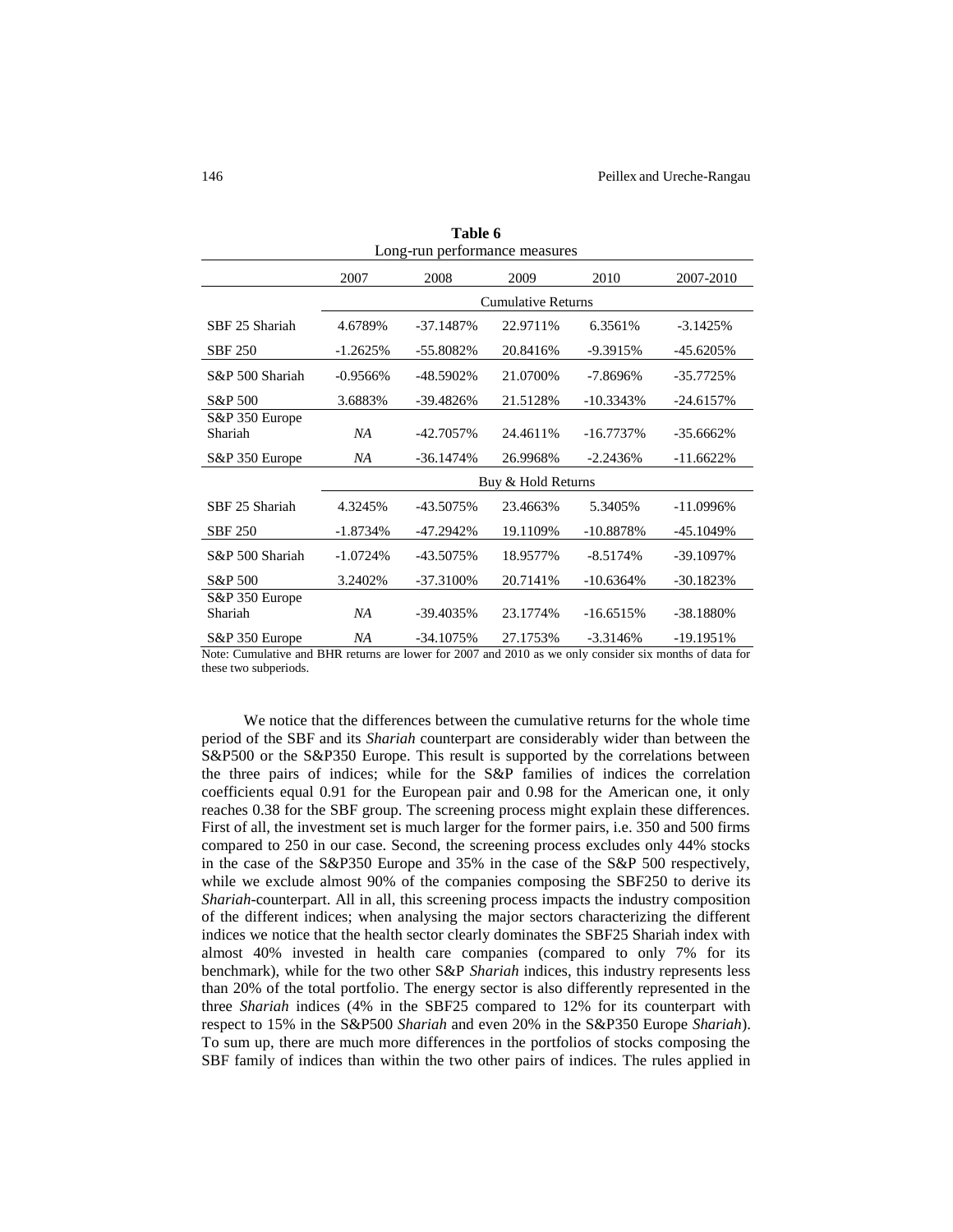the screening process as well as the investment policy adopted by each *Shariah* Board are therefore crucial for the creation and performance of the different Islamic indices. Hence, it would be useful to proceed to a deeper analysis of the different eligibility criteria that help qualifying an investment as being *Shariah*-compliant and simulate the impact of small changes in these rules on the final composition and performance of such indices. We leave this topic for further research.

## **V. CONCLUSION**

Inspired by the huge potential and the increasing role played by Islamic finance along with French specificities in the matter, this paper proposes the introduction of a *Shariah*-compliant index on the Paris Stock Exchange market as an opportunity to increase its ability to attract Muslim investors and capitals by providing them a useful portfolio benchmark. Our analysis underlines some emerging interesting points that deserve further exploration.

First of all, the screening process performed based on the practices introduced and developed by the different *Shariah* Advisory Boards that allowed the creation of existing Islamic indices, eliminates 90% of the stocks composing our benchmark index, i.e. the SBF250. Among the different screens, the level of debt condition appears as the most restrictive one. We thus end up with an index composed by 25 stocks. Maybe the use of a broader reference index, e.g. the CAC All Shares, could provide a larger sample of firms for its *Shariah*-compliant counterpart. Second, in order to insure a good representativeness of such an index, the use of a capping factor seems almost mandatory. We chose a threshold value of 15%, following the ordinary procedures implemented by the Paris stock exchange market when computing its major indices. As such, we manage to take into account the importance of small caps. This percentage can also be subject to debate. Finally, when looking at the final composition of our *Shariah* index, we can observe that the defensive "health care" and related sectors clearly dominate the index which is also a characteristic of other existing Islamic indices and explains the values of their betas.

In terms of return characteristics over the time period between 2007 and 2010, the SBF25 *Shariah* index seems more competitive and less risky than its conventional counterpart. This result is confirmed by the different performance measures, namely the Sharpe and Treynor ratios as well as the cumulative and BH returns. It is also worth noticing that when comparing the results obtained on the SBF family of indices to other pairs of indices (the S&P500 and its Islamic counterpart and the S&P350 Europe *Shariah* and its benchmark), each couple has a particular behaviour. All in all, despite these specificities, our SBF25 *Shariah* compliant index seems to emerge as an interesting investment tool in terms of performance. Moreover, if we consider that the time period under study globally corresponds to a bear period, the better risk-return characteristics of the Islamic index compared to its conventional reference also go in line with previous studies on both existing Islamic indices and funds as underlined in the literature review part. Finally, one may also explain the superior performance of Islamic indices by an increased awareness and interest in such investments that sustains an increased demand for such investment vehicles leading to a premium in the realised rates of return as suggested by Mallin *et al.* (1995) for ethical funds.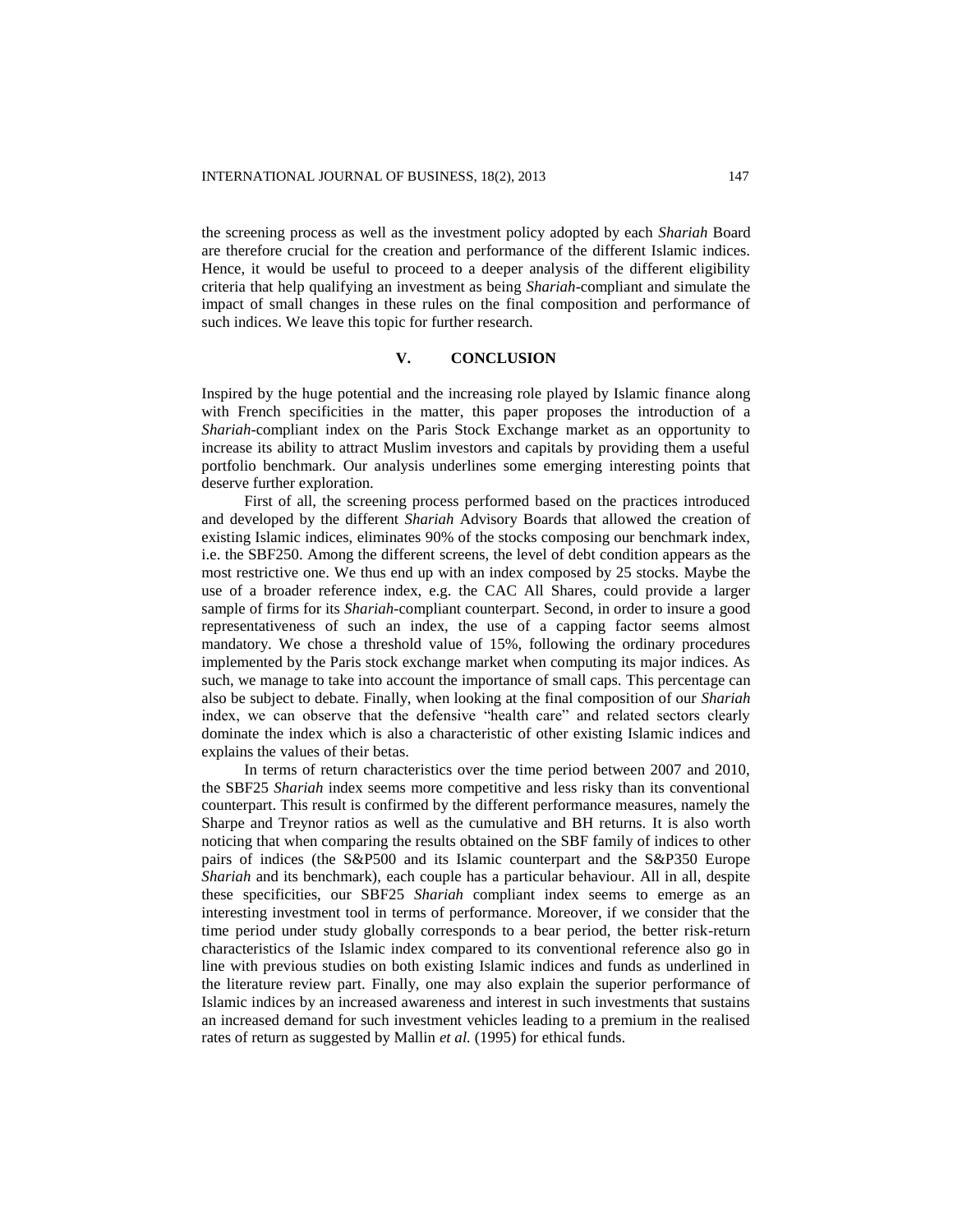This paper aims at pointing out the potential interest and use of such an index on the French market hence opening the door to further potential research questions that emerge from the different limitations of the present analysis. For instance, the direct impact of the different screening criteria, as well as a deeper study of their interactions on the risk-adjusted performance of the index could be the subject of further investigations. An extension of the period under study so to include different market situations could also provide more insights on the behaviour of the index. Finally, the definition itself of the different screening ratios could also be discussed, while one could also think of more adapted/specific performance measures for Islamic compliant investments.

All in all, our analysis points out that the introduction of a *Shariah*-compliant index on the Paris Stock Exchange market can be more than a pure symbolic decision aiming at providing a positive signal to Muslim domestic and foreign investors. Indeed, such an index may also present interesting financial characteristics in terms of risk adjusted performance.

#### **ENDNOTES**

- 1. Details will be provided in the methodology section.
- 2. The "*Shariah*" principles do not ban investing in stocks under certain conditions that will be discussed later in the paper.
- 3. Despite the willingness of Islamic scholars to implement uniform rules on investment guidelines, the way the different *Shariah* Boards determine the financial criteria allowing to qualify an investment as being *Shariah*-compliant is rather subjective; it is significantly influenced by the various interpretations of the *Quran*. This heterogeneity may represent an impediment to a large scale development of Islamic finance.
- 4. In addition to the Zakât, which refers to the obligation of any Muslim to dedicate a part of his annual wealth to charitable causes in order to physically and spiritually purify the annual earnings above the level that insures the basic needs of a person or family.
- 5. A *Hadith* reports the sayings or actions of Muhammad or his companions, as well as the tradition of its chain of transmission. In this particular case, we refer to one that stipulates that the bequest should not exceed the bequeathable one-third (Al-Bukhârî and Muslim).
- 6. This is not an issue for the other existing *Shariah*-compliant indices, as they are all managed in a dynamic way. Given the huge computation time and data needed for such a management style, we were forced to implement a static procedure and hence, to use an *ad-hoc* rule in defining the composition of our index. We are aware that this might be a limitation of our study and could represent a potential future development.
- 7. It is a price-return index with no dividend purification (use of a dividend adjustment factor to all reinvested dividends for non-*Shariah* compliant income); however, the MSCI Islamic is the only benchmark that uses this dividend purification scheme.
- 8. We thank an anonymous Referee for this suggestion.
- 9. See Treynor and Mazuy (1966).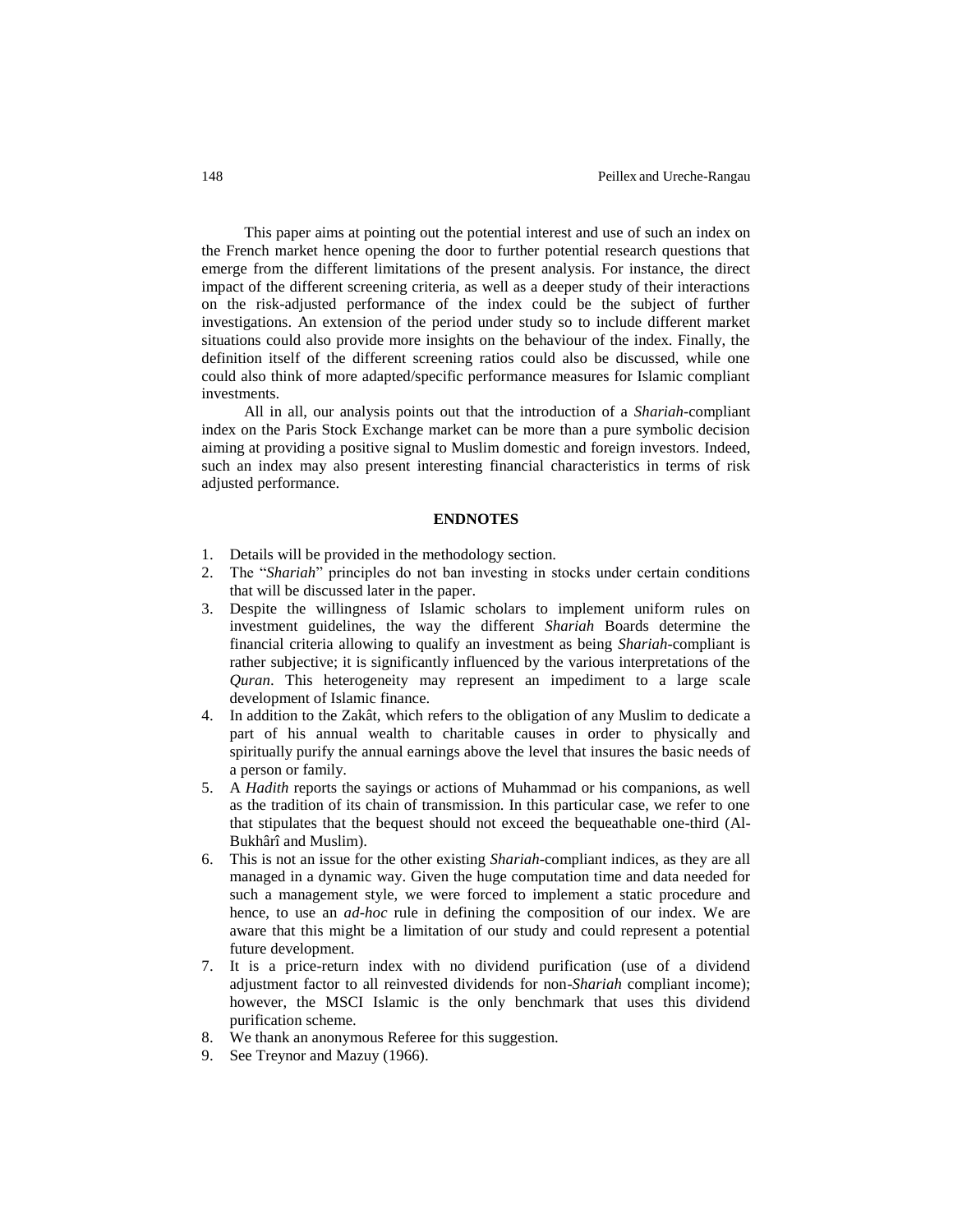- 10. Because of data constraints, our final sample was reduced to 245 stocks.
- 11. The capping factor has a significant impact on the performance of an index. Beyond this, it also provides a signal in terms of the importance that is attributed to small caps. Depending on the capping factor that is retained, middle and small size companies are more or less represented in the resulting index. This is again a strategic choice that has to be made by Euronext Paris.
- 12. Even for those who are above one in absolute terms, the t-statistic does not allow rejecting the null hypothesis, i.e., beta = 1. Results are available upon request.

## **REFERENCES**

- Abderrezak, F., 2008, *The Performance of Islamic Equity Funds: A Comparison to Conventional, Islamic and ethical benchmarks*. Thesis, University of Maastricht.
- Abdullah, F., T. Hassan, and S. Mohamad, 2007, "Investigation of Performance of Malaysian Islamic Unit Trust Funds: Comparison with Conventional Unit Trust Funds," *Managerial Finance,* 33, 142-153.
- Bouslama, G., 2009, *La finance islamique: une récente histoire avec la France, une longue histoire avec ses banques*, Workshop: "International Islamic Finance in Europe: from niche to mainstream," European Research Group "Money, Banking & Finance", Financial and Monetary European Integration Group, Lille, France.
- Cekici, I., 2009, "Du filtrage islamique," *Les cahiers de la finance islamique*, 1, 11-7.
- Cowton, C., 1994, "The Development of Ethical Investment Products," *Ethical Conflicts in Finance*, Blackwell, Oxford, 213-233.
- DeLorenzo, Y.T., 2000, *Sharia'a Supervision of Islamic Mutual Funds.* 4th Annual Harvard Forum on Islamic Finance, http://www.failaka.com/downloads/.
- Elfakhani, S., K. Hassan, and Y. Sidani, 2005, *Comparative Performance of Islamic Versus Secular Mutual Funds,* 12th Economic Research Forum Conference in Cairo, Egypt, <http://www.business.uno.edu/econ/workingpapers/2006WP/10> IslamicMutualFunds.pdf
- Forget, E., 2009, "Le développement durable dans la finance éthique et la finance islamique," *Les cahiers de la finance islamique*, 1, 1-4.
- Ghoul, W., and P. Karam, 2007, "MRI and SRI Mutual Funds: A Comparison of Christian, Islamic (Morally Responsible Investing), and Socially Responsible Investing (SRI) Mutual funds," *Journal of Investing*, 16, 96-102.
- Guyot, A., 2008, *Les préceptes de la Shari'ah contribuent-ils à l'efficience et à la performance des marchés d'actions ? Une étude comparative des indices Dow Jones Islamic,* Colloque international Ouverture et émergence en Méditerranée, Rabat, Maroc, http://www.gate.cnrs.fr/unecaomc08/
- Hakim, S., and M. Rashidian, 2004a, *Risk and Return of Islamic Stock Market Indexes,* International Seminar of Non-bank Financial Institutions: Islamic Alternatives, Kuala Lumpur, Malaysia,<http://www.iefpedia.com/english/wp-content/uploads/> 2009/09/Risk-Return-of-Islamic-Stock-Market-Indexes.pdf
- Hakim, S., and M. Rashidian, 2004b, *How Costly is Investor's Compliance to Sharia?* 11<sup>th</sup> Economic Research Forum Annual Conference in Sharjah, UAE, <http://www.mafhoum.com/press7/220E11.pdf>
- Hall, J., 1986, "Ethics in Investment: Divestment," *Financial Analysts Journal,* 42, 7- 10.